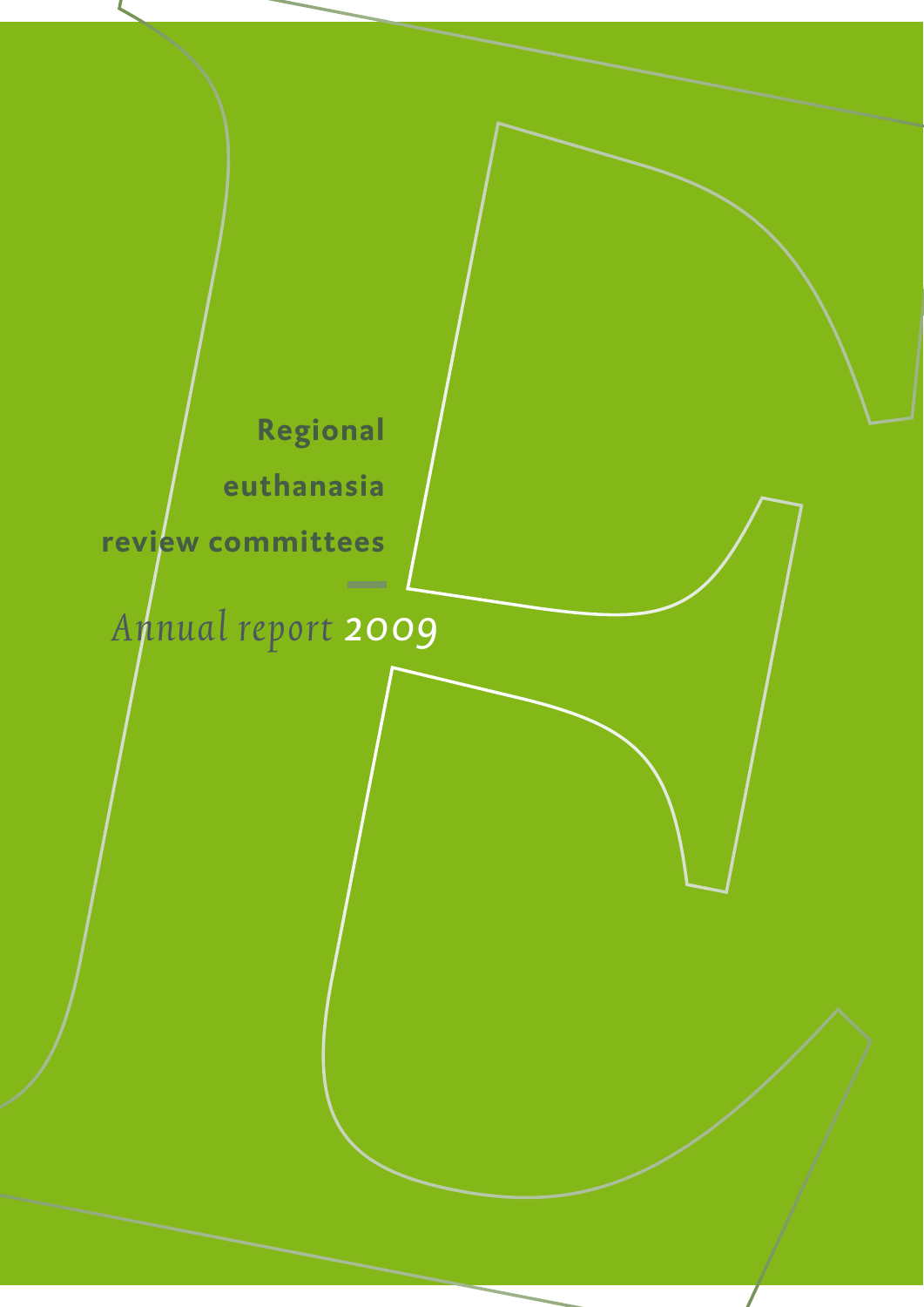## Contents

| Foreword                                                  | 3  |
|-----------------------------------------------------------|----|
| Chapter I Developments in 2009                            |    |
| <b>Notifications</b>                                      | 4  |
| Due medical care                                          | 4  |
| Psychiatric problems                                      | 5  |
| Dementia                                                  | 5  |
| Combination of factors determines suffering               | 5  |
| Notifying physician                                       | 5  |
| Appearing before the committee                            |    |
| Chapter II Due care criteria                              |    |
| Due care criteria: general                                | 6  |
| Due care criteria: specific                               | 6  |
| Voluntary and well-considered request<br>a                | 6  |
| Unbearable suffering with no prospect of improvement<br>b | 14 |
| Informing the patient<br>C                                | 16 |
| No reasonable alternative<br>d                            | 16 |
| Independent assessment<br>e                               | 18 |
| Due medical care<br>f                                     | 22 |
| Chapter III Committee activities                          |    |
| Statutory framework                                       | 27 |
| Role of the committees                                    | 27 |
| Overview of notifications                                 | 29 |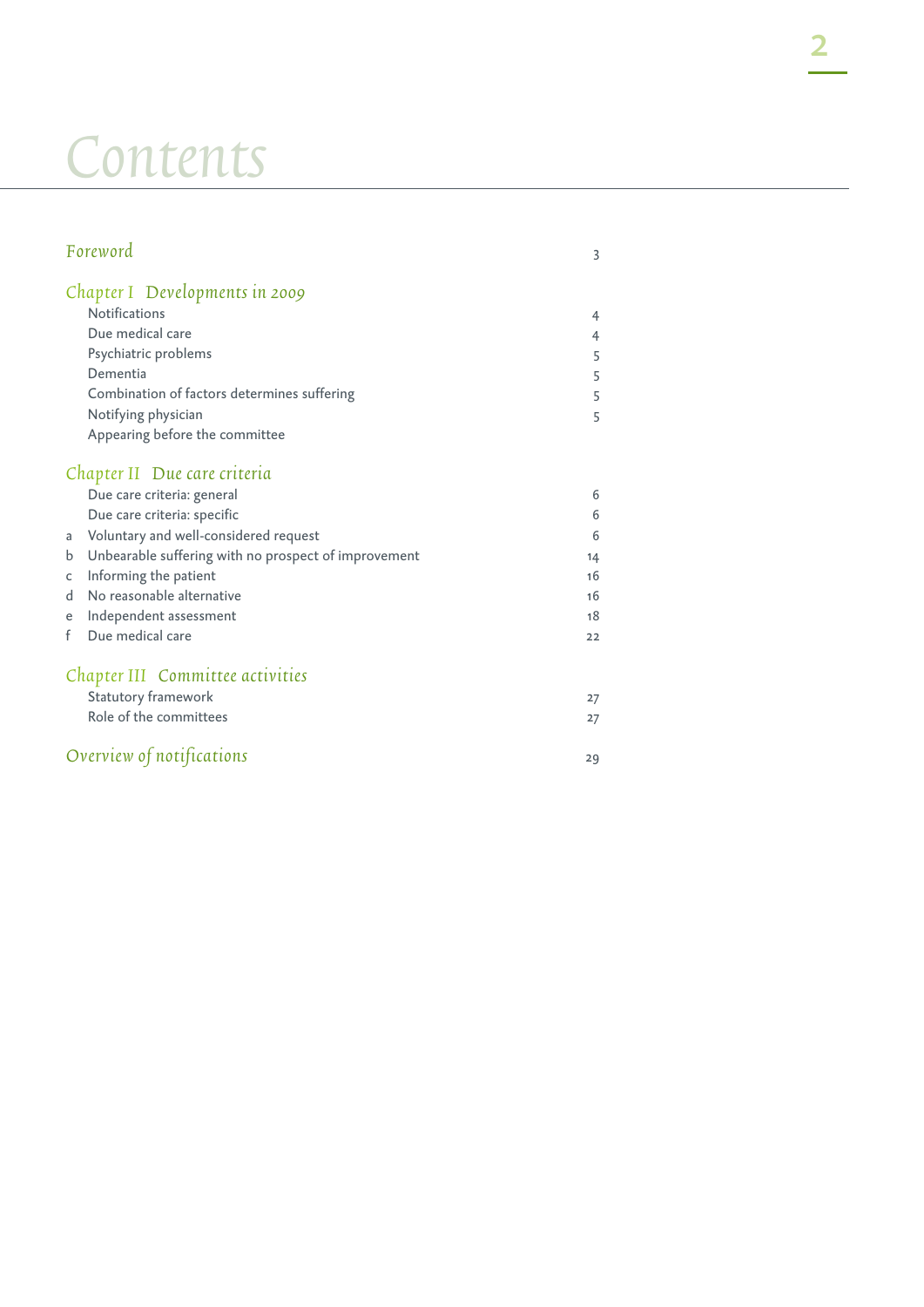# Foreword

This is the 2009 annual report of the five regional euthanasia review committees. In our annual reports we account for the way in which we review cases on the basis of the Termination of Life on Request and Assisted Suicide (Review Procedures) Act.

The number of notifications received under the Act has risen sharply again, from 2,331 in 2008 to 2,636 in 2009, an increase of just over 13%. Since 2006 the number of notifications has risen by a steady 10% or more a year. This trend has a number of implications. Firstly, the five regional review committees and their secretariats have now reached the limits of their capacity. The secretaries are overburdened and, despite working at maximum efficiency, are now forced to focus on their core task – supporting the committees in reviewing notified cases of termination of life – with the result that other tasks are not performed. The online anonymised publication of our findings on www.euthanasiecommissie.nl has for example fallen behind schedule. This is a regrettable situation. The Act cannot properly serve its purpose if the manner of review is not as widely known as possible, first and foremost to physicians and health lawyers, but also to all other stakeholders. The committees are therefore very keen to account publicly for their work. We do this mainly through our annual report, by publishing (in principle) all findings on the website and by giving lectures, participating in debates or attending meetings organised for SCEN doctors and other members of the medical profession.

Senior management at the Ministry of Health, Welfare and Sport have acknowledged that this problem can be addressed only by taking on more staff, the go-ahead for which was given in March 2010. Aware that any increase in the number of 'civil servants' is far from popular in this day and age, we appreciate the Ministry's gesture all the more.

Every year, the question of why the number of notifications is on the increase arises. It is not possible to pinpoint exact causes. I considered the matter in the preface to the 2008 annual report. We had commissioned a quick scan of the possible causes, which found that though likely explanations can be suggested (such as a growing willingness to notify), more in-depth research would be needed to determine precisely what is happening.

We are therefore pleased that former State Secretary Jet Bussemaker has decided to commission a thorough evaluation of the Termination of Life on Request and Assisted Suicide (Review Procedures) Act in 2010, similar to that commissioned in 2005. The evaluation will include research into the number of cases of termination of life on request or assisted suicide, and the causes of the increase. The caretaker status of the government has fortunately had no impact on the study, although any policy implications cannot of course be dealt with until a new government has taken office.

In nine cases (out of the 2,636) the committee found that the physician had not acted with due care. Anonymised versions of the relevant passages from the assessments have been reproduced in this report. As in previous annual reports, we also consider euthanasia in special cases, such as dementia. We also focus more attention on how physicians actually perform the procedure of terminating a patient's life.

The committees are always pleased to receive feedback.

#### J.J.H. Suyver

Coordinating chair of the regional euthanasia review committees

The Hague, May 2010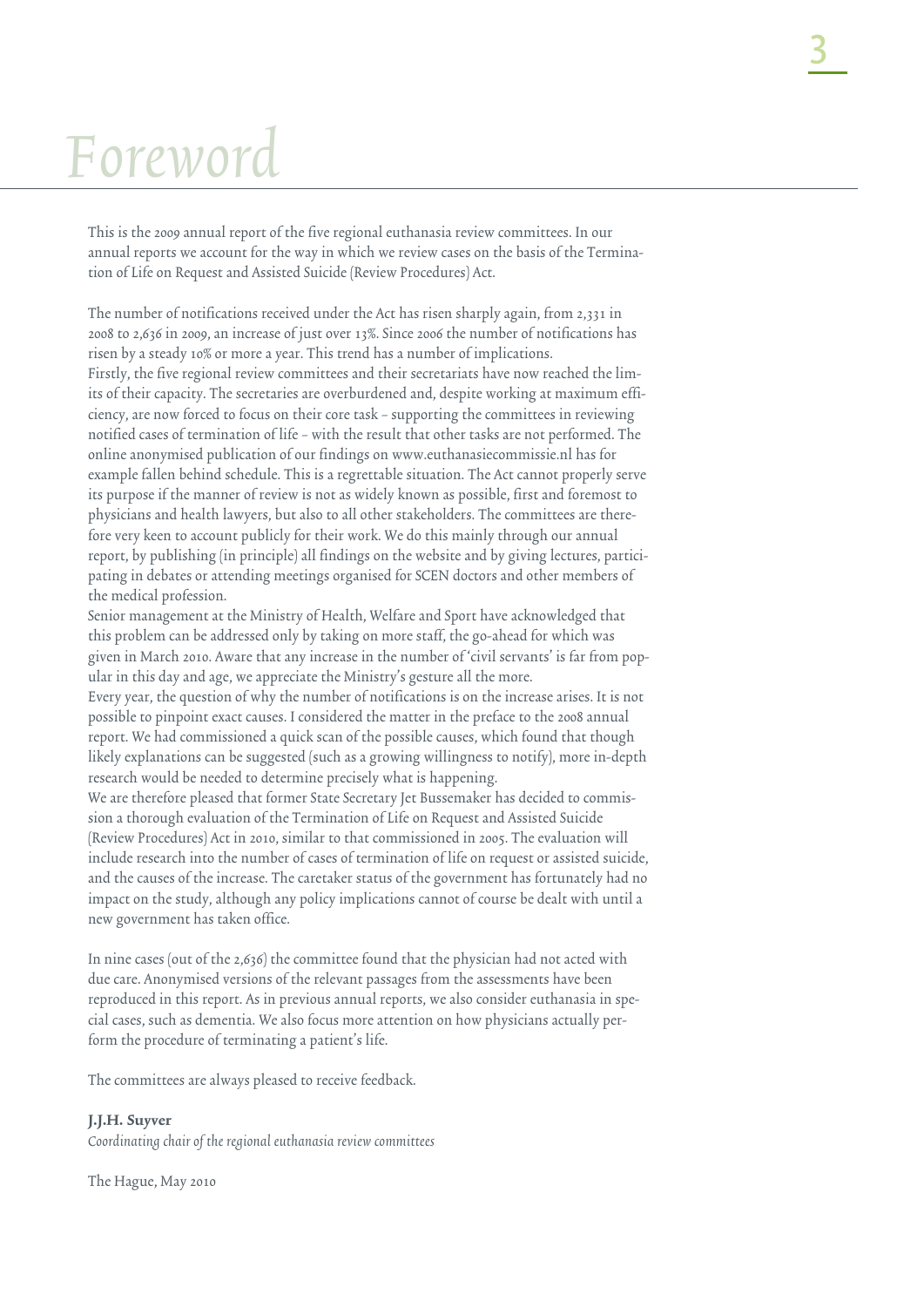## Chapter I **Developments in 2009**

**The following developments took place in 2009.**

## *Notifications*

In 2009, the regional euthanasia review committees ('the committees') received 2,636 notifications of termination of life on request or assisted suicide. The 2008 figure had been 2,331; there was thus a 13.1% increase. The Termination of Life on Request and Assisted Suicide (Review Procedures) Act ('the Act') will be evaluated again in 2010; the evaluation will investigate the sharp rise in notifications. In each case the committees examined whether the physician who had performed the procedure had acted in accordance with the due care criteria set out in the Act. In nine cases the committees found that the physician had not acted in accordance with the Act. The most relevant elements of these findings are described in Chapter II (Due care criteria: specific) as cases under the criterion concerned. The actual findings (as well as all the findings in which the committees concluded that the physician had acted in accordance with the due care criteria) are published in full on the committees' website www.euthanasiecommissie.nl. Only findings whose publication might jeopardise the patient's anonymity are withheld. Unfortunately, since the increase in the number of notifications over the past few years has not been matched by a similar increase in the number of staff working for the committees, they have been unable to process any findings for publication. Consequently, none have been published.

## *Due medical care*

In assessing compliance with the due medical care criterion, the committees carefully consider the current standard in medical and pharmaceutical research and practice, taking the method, substances and dosage recommended by the Royal Dutch Association for the Advancement of Pharmacy (KNMP) as their guide. The Association's Standaard Euthanatica also states which substances the KNMP does or does not recommend for use in cases of termination of life on request or assisted suicide.

The Pharmacy Research Institute (WINAp), which is linked to the KNMP, confirms that the Association makes a distinction between first-choice and second-choice comainducing substances. The second-choice substances are listed in the Standaard Euthanatica under 'Emergency solutions'. These are substances with which physicians have less experience (on which there is less evidence), but which can be used as alternatives to first-choice substances if necessary. The guidelines also list substances that are not alternatives to first-choice substances and substances that the Association specifically advises against.

If a physician does not use a first-choice substance, the committees will ask further questions. When assessing whether the due medical care criterion has been complied with, the basic principle is that emergency solutions (second-choice substances) are permitted if the physician provides sufficient grounds for having used them. The committees will therefore ask further questions if the physician fails to cite such grounds or uses substances that are not listed as alternatives or should not be used at all. If the dosage is not specified, the committees will also ask about it. If the dosage is not in accordance with the recommendations, the physician will be asked to explain why. If the method of administration is not indicated, the committees will also enquire about this.

In 2009, the committees again came across the use of substances that are not listed as first-choice substances, and notifications in which the dosage was not specified or was not in accordance with the KNMP's recommendations. However, overall the committees concluded that in 2009 use in compliance with the Standaard Euthanatica had increased considerably among the notifying physicians. This appears to be partly the result of an article on the matter published in the journal Medisch Contact, November 2008, no. 4. Nevertheless, the committees again concluded in four cases in the year under review, on the basis of the dosage of euthanatics administered, that the physician had not complied with the due medical care criterion.

In 2009, notification was also received of a case of assisted suicide by a physician who was not with the patient when he actually took his life (case 18). The committee concluded that the physician had not acted in accordance with the due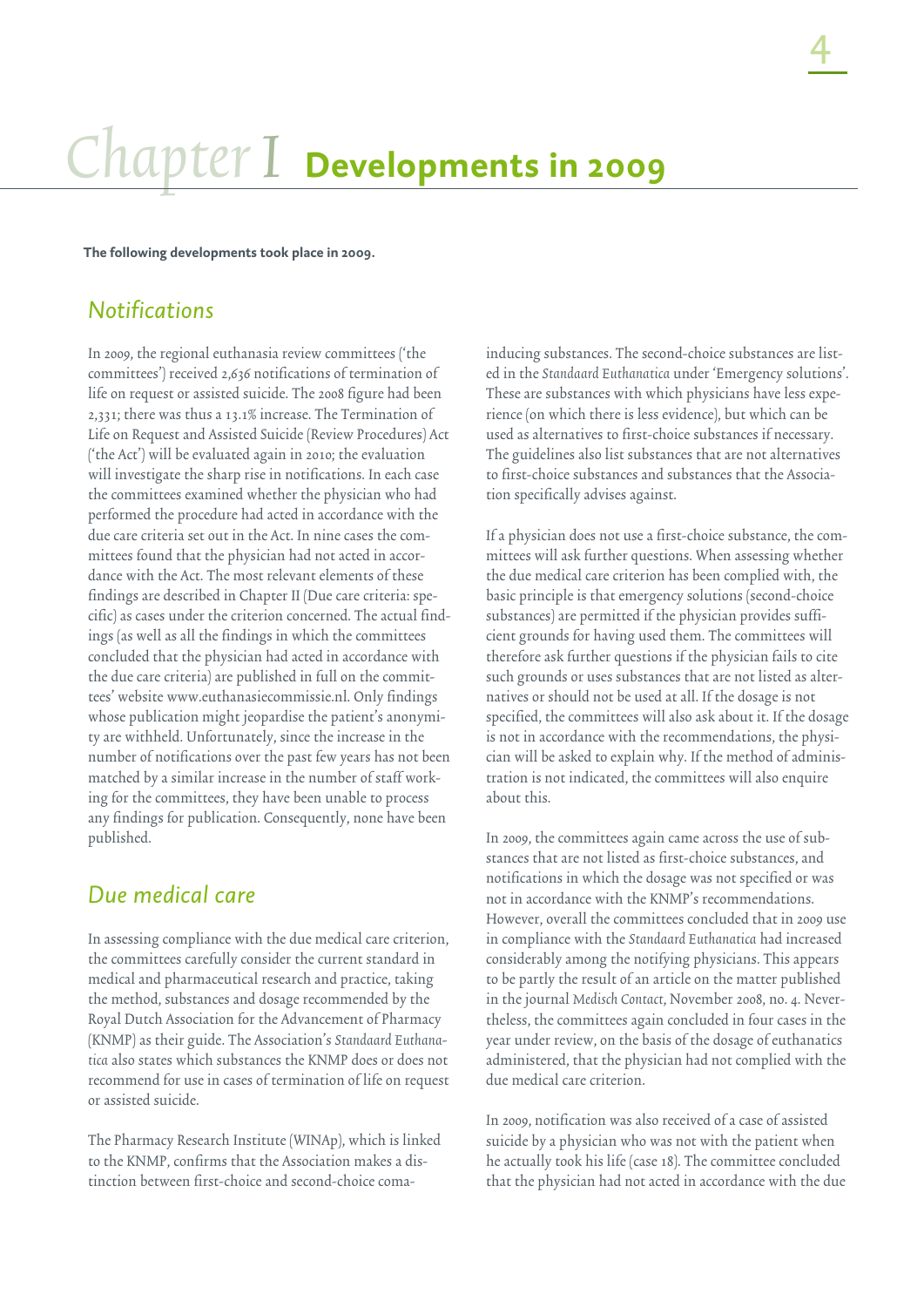medical care criterion laid down in section 2, subsection 1f of the Act.

The committees have noted that physicians do not consult a SCEN physician concerning the method of termination of life on request and assisted suicide as a matter of course. Although, under section 2, subsection 1e of the Act, the independent physician is asked only for an opinion on parts a. to d., there is nothing to stop the notifying physician from discussing the intended method with the independent physician, who will generally also be a SCEN physician. The committees have noted that a number of SCEN physicians have offered on their own initiative to advise the notifying physician on the method of implementation, if required, thus discharging their duty to provide support, as reflected in the title of their organisation.

## *Psychiatric problems*

The committees received no notifications of assisted suicide involving patients with psychiatric problems. In general, requests for termination of life or assisted suicide made by patients who are suffering because of a psychiatric illness or disorder should be treated with great caution. In such cases, it is more difficult to decide whether the patient is suffering unbearably with no prospect of improvement and has made a voluntary and well-considered request. The physician must therefore be even more alert than usual.

## *Dementia*

The committees have taken note of the State Secretary for Health, Welfare and Sport's undertaking to the House of Representatives to clearly state the number of cases of dementia reported under the Act in the committees' annual report. In 2009 the committees assessed 12 notifications of termination of life on request involving patients in the early stages of dementia. In all cases, the committee concluded that the physician had acted in accordance with the due care criterion. A number of cases are described in this report by way of illustration (cases 4, 5 and 6).

## *Combination of factors determines suffering*

In responding to the above-mentioned questions from the House of Representatives, the State Secretary also undertook to ensure that the committees' annual report 2009 would focus specifically on notifications of euthanasia involving a combination of conditions, in which several factors determine the extent of suffering and, above all, the extent to which it is unbearable.

As described below in Chapter II, section b, in cases of termination of life on request or assisted suicide, suffering is almost always determined by a combination of elements/ factors that overwhelm the patient to such an extent that the suffering is perceived to be unbearable. The unbearable nature of the suffering must also be palpable to the physician.

## *Notifying physician*

Procedures for termination of life on request and assisted suicide are almost always carried out by the attending physician; in practice, this is often their general practitioner. A physician other than the attending physician may perform the procedure if the patient's condition has deteriorated and the regular physician is absent, for example, or if the latter does not wish to perform the procedure because of his or her beliefs. It is important that the physician actually performing the procedure thoroughly apprises himself of the patient's situation, and personally checks that the due care criteria have been complied with.

In case 14, in which it only became clear at the very last moment who was to perform the procedure, in the chaos of the moment the physician terminating the patient's life (the general practitioner) failed to comply with the statutory requirement to seek an independent assessment. Although, given the circumstances, he had exercised due care from a medical and ethical point of view, the committee was forced to conclude that the physician had not acted in accordance with the due care criteria in section 2 of the Act.

During the year under review, one notification of termination of life on request performed by a company doctor was received. Further information from the physician concerning his professional relationship with the patient led the committee to conclude that he had complied with the due care criteria.

Occasionally, physicians are unclear as to their role in the termination of life. If, for example, a case of euthanasia is reported by a physician who did not actually perform the procedure himself, the physician who actually performed the procedure will still have to sign the notification, and will be regarded by the committee as the notifying physician.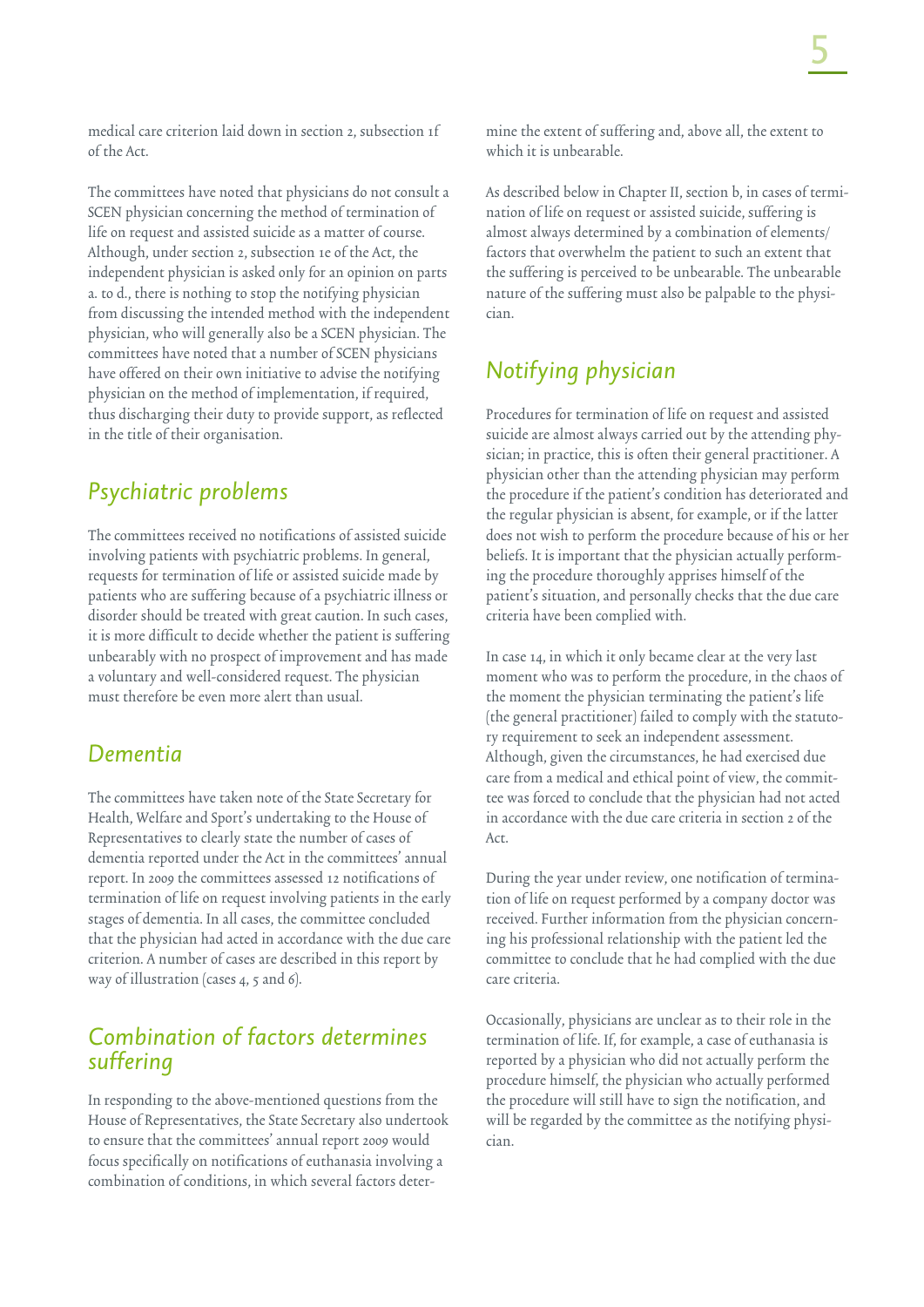## *Appearing before the committee*

The committees sometimes encounter notifying physicians who refuse to provide more information in person when invited to do so by the committee. The committees are aware that appearing before the committee is quite an imposition in terms of time, arranging cover, etc. Nevertheless, there are situations where the committees prefer to meet the physician in person to discuss the circumstances surrounding issues such as the decision to terminate life, or the actual procedure. Physicians may be expected to make themselves available for assessment.

The committees wish to underline the fact that an interview with the committee gives the physician an opportunity to further explain the notification if things still remain unclear to the committee even after further written information has been provided. This is necessary in situations where the committee is unable to arrive at a conclusion as to whether the physician has acted in accordance with the statutory due care criteria without further explanation.

Cases 13 and 17 are examples of such situations.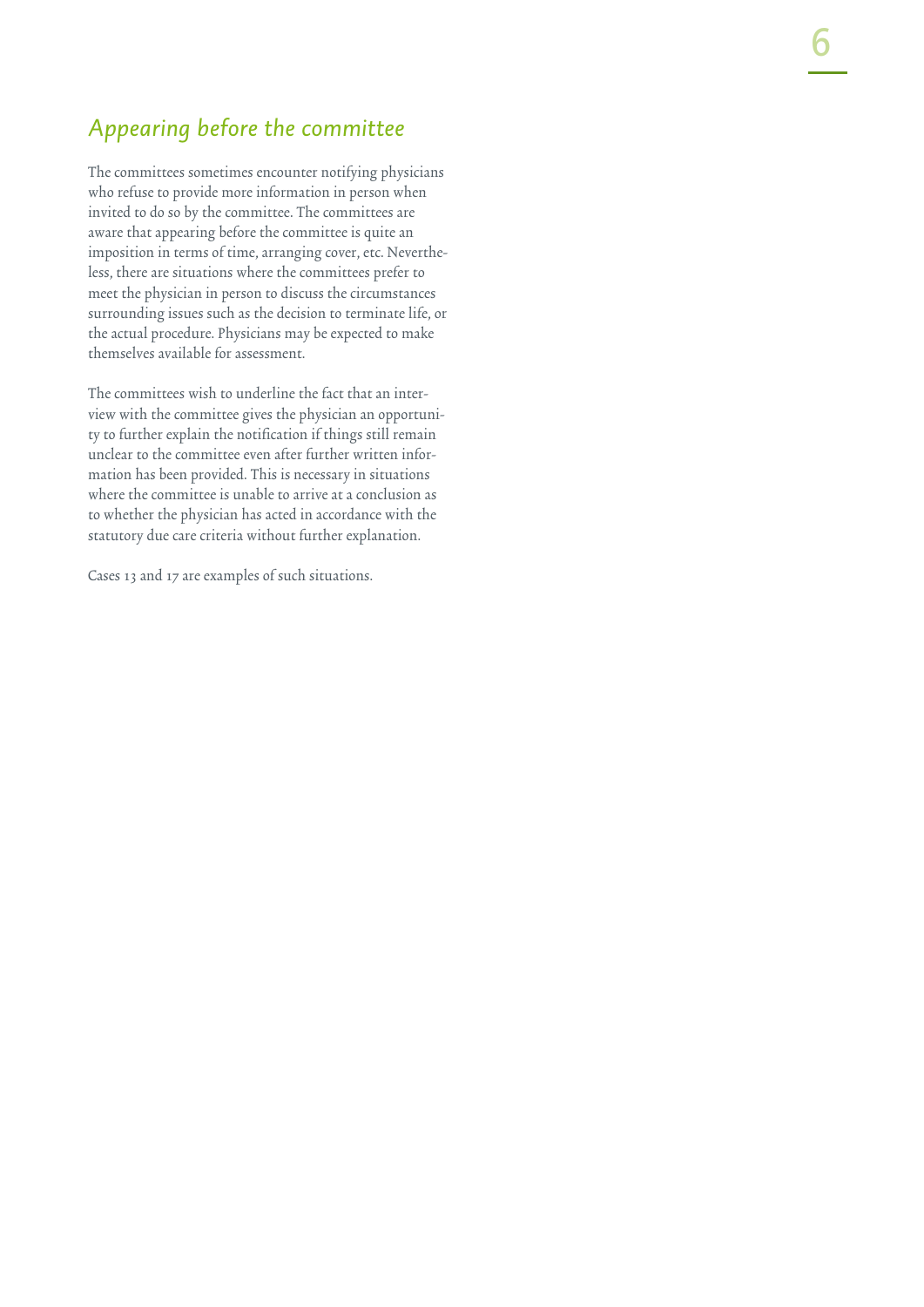# Chapter II **Due care criteria**

## *Due care criteria: general*

The committees assess whether the notifying physician has acted in accordance with all the statutory due care criteria. These criteria, as laid down in the Act, are as follows.

Physicians must:

- a. be satisfied that the patient's request is voluntary and wellconsidered;
- b. be satisfied that the patient's suffering is unbearable, with no prospect of improvement;
- c. inform the patient about his situation and prognosis;
- d. have come to the conclusion together with the patient that there is no reasonable alternative in the patient's situation;
- e. consult at least one other, independent physician, who must see the patient and give a written opinion on whether the due care criteria set out in (a) to (d) have been fulfilled;
- f. exercise due medical care and attention in terminating the patient's life or assisting in his suicide.

The information provided by notifying physicians is of crucial importance to the committees' reviews. If the physician gives an account of the entire decision-making process in his notification, he may not be required to answer further questions at a later stage. Over the past year a new standard report form has been produced which, thanks to the wording of the questions, provides notifying physicians with a better guide as to how to make it clear to the committee that they have complied with the due care criteria.

In 2009, most notifications again gave no grounds for further discussion or questions when they came before the committees. In almost every case the committees concluded that the physician had acted in accordance with the due care criteria. In some cases a notification led to in-depth and lengthy discussion within the committee. Where necessary, the physician was asked to provide further information in writing or in person. This chapter includes examples of cases that led to further discussion and questions.

## *Due care criteria: specific*

### (a) Voluntary and well-considered request

#### **The physician must be satisfied that the patient's request is voluntary and well-considered.**

Key elements in the contact between the physician and the patient include willingness to discuss the (possibly imminent) end of the patient's life, the patient's wishes, and ways in which they can or cannot be fulfilled. The patient's request must be specific and made to the physician. A number of elements are crucial here. First, the request for termination of life or assisted suicide must have been made by the patient himself. Second, it must be voluntary. There are two aspects to this. The request must be internally voluntary, i.e. the patient must have the mental capacity to determine his own wishes freely, and externally voluntary, i.e. he must not have made his request under pressure or unacceptable influence from those around him. Third, in order to make a well-considered request, the patient must be fully informed and have a clear understanding of his disease. The patient is considered decisionally competent if he is capable of making an internally voluntary, well-considered request.

#### Psychiatric illness or disorders

In general, requests for termination of life or assisted suicide based on suffering arising from a psychiatric illness or disorder should be treated with great caution. If such a request is made by a psychiatric patient, even greater consideration must be given to the question of whether the request is voluntary and well-considered. A psychiatric illness or disorder may make it impossible for the patient to determine his own wishes freely. The physician must then determine whether the patient is decisionally competent. Among other things, he must look at whether the patient appears capable of grasping relevant information, understanding his condition and advancing consistent arguments. In such cases it is important to consult not only the independent physician but also one or more experts, including a psychiatrist, who can give an expert opinion on the matter. If other medical practitioners have been consulted, it is important to make this known to the committee.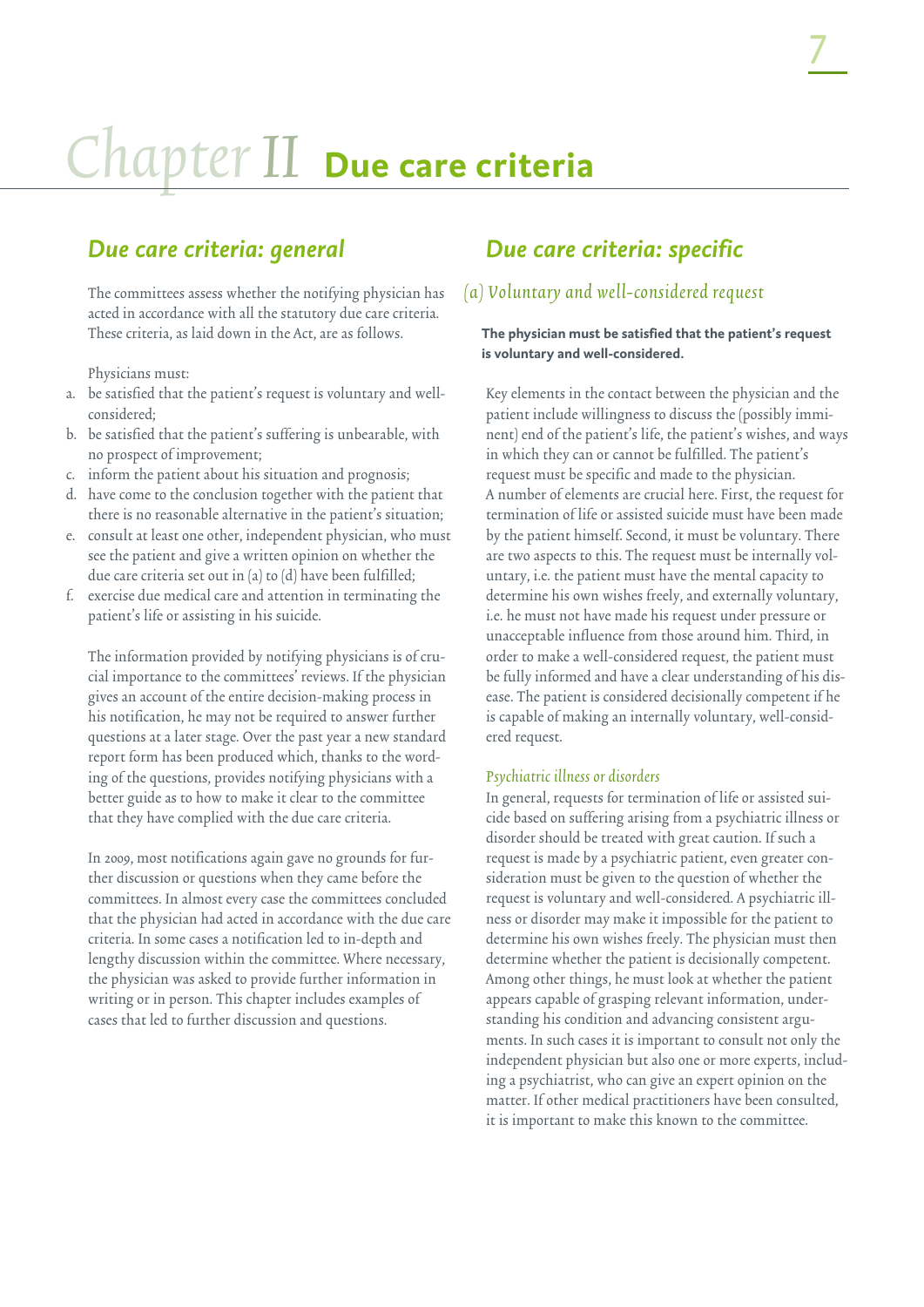#### Depression

As we have already stated, no notifications of euthanasia involving only psychiatric problems were received in 2009. Nevertheless, there were notifications in which the patient was also suffering from depression. Depression often adds to the patient's suffering but the possibility that it will also adversely affect his decisional competence cannot be ruled out. If there is any doubt, a psychiatrist will often be consulted in addition to the independent physician. The attending physician must thus ascertain, or obtain confirmation, that the patient is capable of making an informed decision. If other medical practitioners have been consulted, it is important to make this known to the committee. In some cases, after weighing everything up, a physician may decide neither to consult an additional medical practitioner, nor to call in for a second time one who has been consulted previously. Such information is also of relevance to the committee's assessment (see case 8, for example).

It should also be noted that it is normal for patients to be in low spirits in the circumstances in which they make a request for euthanasia, and that this is therefore not generally a sign of depression.

#### Dementia

All twelve notifications concerning termination of life on request or assisted suicide involving patients suffering from dementia dealt with in 2009 were found by the committees to have been handled with due care. The patients were in the initial stages of the disease and still had insight into the condition and its symptoms (loss of bearings and personality changes). They were deemed capable of making an informed decision because they could fully grasp the implications of their request. Cases 4, 5 and 6 serve as illustrations.

The committees adhere to the principle that physicians should normally treat requests for termination of life from patients suffering from dementia with additional caution. They must take the stage of the disease and the other specific circumstances of the case into account when reaching a decision. Patients at a more advanced stage of the disease will rarely be decisionally competent. If a physician believes that a patient is in the initial stages of dementia, it is advisable to consult one or more experts, preferably including a geriatrician, in addition to the independent physician. Apart from whether or not the request is voluntary and well-considered, the question of whether there is no prospect of improvement in the patient's suffering, and above all whether his suffering is unbearable, must be assessed by the physician with extreme care in all such cases. The committees' advice is that in such cases the physician must take additional care in reaching his decision and must make clear to the committee how it was reached.

#### Advance directive

The Act requires the physician to be satisfied that the patient has made a voluntary and well-considered request. The request is almost always made during a conversation between the physician and the patient, and hence is made verbally. What matters most is that the physician and the patient should be in no doubt about the patient's request.

The Act makes specific provision for a written directive. This replaces a verbal request in cases where a patient who used to be decisionally competent is no longer capable of expressing his wishes when the time comes to consider ending his life. The due care criteria likewise apply here, which is why it is so important that the physician to whom the request is made in a specific situation should be in no doubt regarding the advance directive. It is therefore advisable to draw up the directive in good time and update it at regular intervals. It should describe as specifically as possible the circumstances in which the patient would wish his life to be terminated. The clearer and more specific the directive is, the firmer the basis it provides for the physician's decision. The latter, as well as the independent physician, will have to decide in the light of both the described and the current situation whether the patient has made a voluntary and wellconsidered request, whether he is suffering unbearably with no prospect of improvement and whether he has no reasonable alternative. In Case 3 the advance directive played a key role in determining whether a patient who was no longer able to express his wishes had made a voluntary and wellconsidered request.

If, on the other hand, the patient is capable of expressing his wishes and can request that his life be terminated, a written directive can help eliminate any uncertainty and confirm the verbal request. A handwritten directive drawn up by the patient in which he describes the circumstances in his own words often provides additional personal confirmation, and is therefore more significant than a signed form, particularly one that is conditionally worded. Contrary to popular belief, the Act does not require an advance directive to be drawn up. In practice, the existence of such a directive does make it easier to subsequently assess the case, but the committees wish to emphasise that it is not the intention that people be put under unnecessary pressure to draw up such a directive, in some cases only shortly before they die.

By recording details of any general discussion of a patient's wish for termination of life and the physician's and patient's decision-making process concerning the end of his life in the patient's records, the physician can also help eliminate any uncertainty. This may, for example, be of help to locums and others involved in reaching a decision.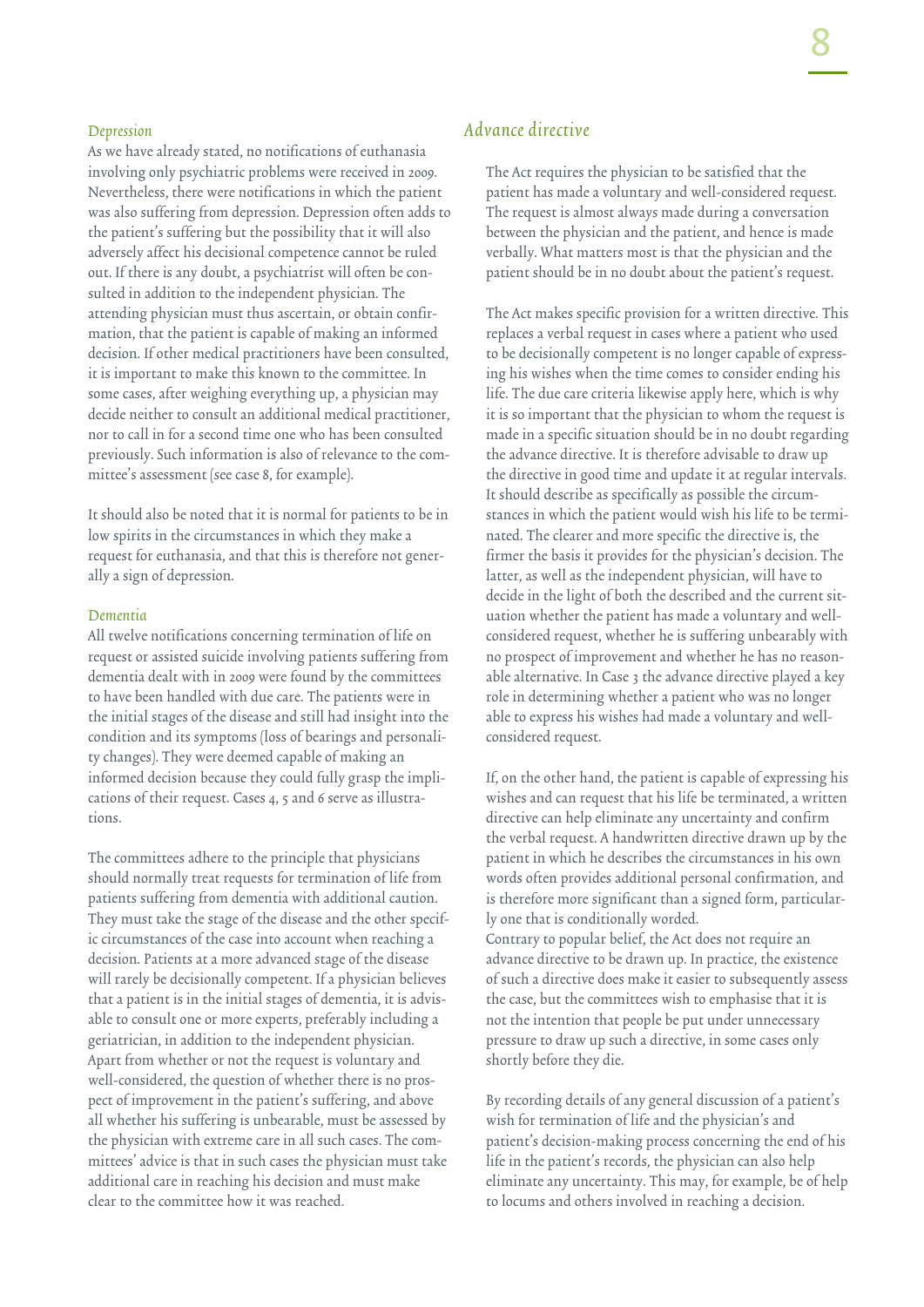#### **Case 1 (not included here)**

#### *Case 2*

**Voluntary and well-considered request Despite limited capacity for verbal communication (aphasia), the patient was able to make his request clear; he was decisionally competent; no advance directive had been made**

Eighteen months prior to his death, a man in his 70s suffered a cerebral infarction in the left hemisphere, which left him with hemiparesis on the right side and motor aphasia, as well as difficulty swallowing. With a great deal of effort and enormous motivation, both mental and physical, the patient had managed to regain an acceptable quality of life in the nursing home.

A year later, he broke his hip. The patient's swallowing problems grew progressively worse, causing recurrent pneumonia. He was also suffering from urine retention, as a result of which he needed to use a suprapubic catheter. The patient was treated for various infections, and was receiving physiotherapy, ergotherapy and speech therapy.

A psychologist was brought in to counsel the patient through his illness. The patient received trial treatment with antidepressants, even though he had not been diagnosed with depression. Treatment commenced when his motivation declined as his situation failed to improve. The patient had attempted to fight back to an acceptable level, but was hampered by his shortage of breath resulting from pneumonia and other conditions. His condition continued to deteriorate, despite all his efforts. Eventually, he became bedridden. The patient refused any treatment to prolong his life and ate very little. He became a shadow of his former self. The fact that he could no longer communicate was particularly difficult to bear for a man who had previously been very sociable. His suffering became unbearable, and both the patient and his body were simply 'worn out'.

The patient specifically asked his physician to end his life a month and a half before his death, communicating through hand gestures. A few days later, he repeated his specific request in the presence of his daughter and others. As a result of his aphasia, he had not made an advance directive. The physician stated that she had carefully considered whether the patient was decisionally competent. He was at all times able to indicate clearly what he did and did not want. The independent physician consulted by the notifying physician visited the patient three times three to four weeks prior to the termination of his life. The independent physician gave a comprehensive summary of the patient's illness, and stated that he had spoken to the patient's children. It had become clear in these discussions that the patient had deteriorated dramatically over the previous year, and that for three months he had been indicating that he no longer wished to live. The patient had intended to draw up an advance directive, but was unable to do so due to his aphasia. The independent physician visited the patient three times. Little verbal communication was possible, though he could respond 'yes' or 'no' when asked a question. Otherwise, the patient spoke in an incomprehensible manner. He was however able to convey his emotions to the independent physician by non-verbal means, clearly indicating that he wished to put an end to his life. The independent physician did not believe that he was suffering from depression. He was decisionally competent, and had not been put under pressure by his family. The independent physician came to the conclusion that the due care criteria had been observed, despite the difficulties of verbal communication, which were compensated for by the well-considered remarks of those who had cared for him day to day. The committee found that the physician could be satisfied that the patient had made a voluntary and well-considered request.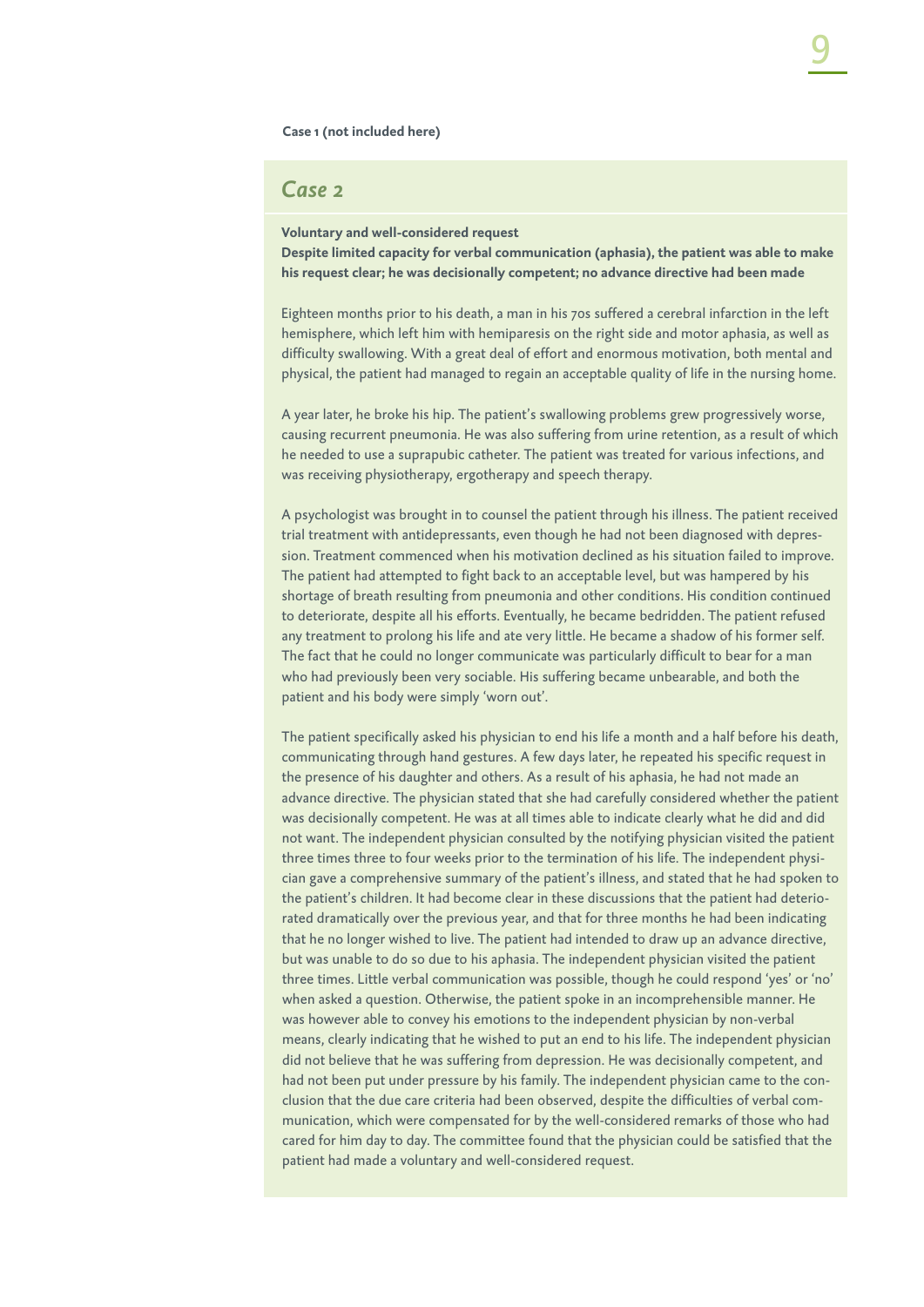## *Case 3*

#### **Voluntary and well-considered request Patient with aphasia unable to communicate; importance of advance directive**

The patient, a man in his 70s, had had several forms of cancer during the nine years prior to his death, for which he had received a variety of treatments. Several months before his death the patient suffered a cerebral infarction in the left hemisphere, which left him paralysed down his right side. He was also left entirely dependent and unable to speak. He was entirely incapable of communication. The patient underwent thrombolysis, which caused severe bleeding. To alleviate his symptoms, the patient received physiotherapy and speech therapy. These treatments did not, however, produce any progress, and were discontinued after a time. The patient had no prospect whatsoever of recovery. He had already indicated at various stages of his illness that he did not wish to be forced to continue living in a humiliating and degrading condition such as that in which he now found himself. There was no prospect of improvement, and this contributed towards making the patient's suffering unbearable, which was palpable to the physician. After the first carcinoma had been diagnosed, the patient and physician had had several conversations about euthanasia. On each occasion the patient had sought reassurance that the physician would agree to any specific request on his part to terminate his life. When the other carcinomas were found, roughly six and three years prior to his death, the patient again repeatedly discussed the question of termination of life with his physician. He had made an advance directive some two and a half years before his death. After the patient had a cerebral infarction, his wife and sons asked the physician to initiate the procedure for terminating his life. On the basis of his previous conversations with the patient and the information he had obtained, the physician decided to regard the advance directive signed by the patient as a request for termination of life as referred to in section 2, subsection 2 of the Termination of Life on Request and Assisted Suicide (Review Procedures) Act. A specialist in geriatric medicine – who is also a SCEN physician – was consulted as an independent physician. He visited the patient approximately a week and a half before his death, having first consulted the physician on several occasions and held discussions with the specialists who had treated the patient when he was admitted to hospital, as well as with the physicians treating him at the time. The independent physician also consulted the patient's medical records. When the independent physician introduced himself, the patient tried to talk to him, but was unable to do anything more than utter a few incomprehensible sounds. The patient became visibly frustrated, repeating the sounds louder and louder, and eventually bursting into tears. This process recurred several times during the independent physician's subsequent discussion with the patient's wife and sons. They felt that the patient was trapped in his body, totally incapable of expressing himself. They were aware of his constant suffering. This once active individual, who loved playing sports and cherished his independence, was now bedridden and entirely dependent on the help of others. He was not even capable of expressing his need to use the lavatory, which had led to incontinence. He was now in precisely the condition that he had on many occasions described as degrading. The medical specialists treating him had underlined the fact that there was no prospect of improvement. In his report, the independent physician confirmed that the patient's suffering was unbearable, with no prospect of improvement.

There were no alternative ways to relieve the patient's suffering. During the independent physician's visit, he was unable to express his wishes verbally. He had however signed an advance directive at an earlier point in time, when he was fully competent. The independent physician believed that the request had been voluntary and well-considered. In his opinion, the due care criteria had been met.

At the committee's request for further information on the entire decision-making process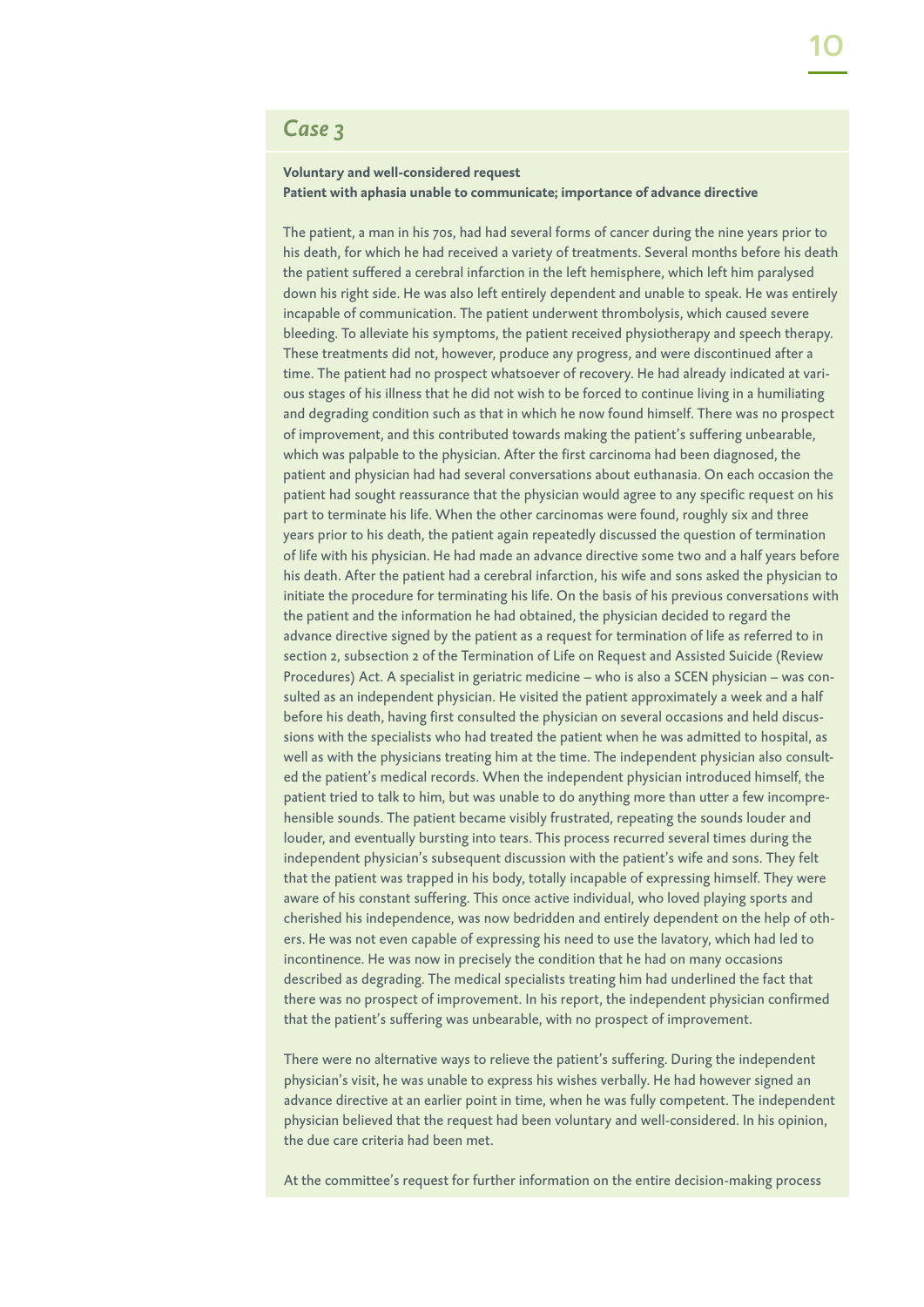and on the actual performance of the procedure, the physician stated that he had known the patient for many years. He had survived a carcinoma three times in the past. Every time the situation arose, the patient would discuss the possibility of euthanasia with the physician, and update his advance directive. The physician remarked that he had had more conversations about the possibility of euthanasia in the future with this patient than with any other. During these conversations, they had discussed at length the circumstances in which the patient would want to have euthanasia. He had also recorded this in a written directive. Some three and a half months prior to his death, the patient's condition had altered dramatically. He had become aphasic and had severe paresis down the right side. Neurologists and close relatives of the patient hoped, and expected, that he would die soon. This did not, however, occur. In the subsequent period there was little improvement. The physician had considered whether he could proceed with euthanasia. In this case, the patient was entirely incapable of communicating. He was unable to respond to questions by raising an eyelid, nor could he squeeze a finger to confirm his request when asked to do so. Given his earlier discussions with the patient, however, the physician was well aware of his desire for euthanasia. On questioning, the physician explained that, on visiting the patient, he always found him in bed, and that the patient would look at him. He had asked the patient all kinds of questions in order to ascertain his wishes. Each time, in response, the patient made incomprehensible noises. He would repeat the noises and look increasingly desperate. Eventually, he would burst into tears and appear highly frustrated. The physician explained that he had interpreted the patient's behaviour as indicating that he was in extreme distress. His demeanour and look suggested he was desperate. The physician explained that he had considered whether the frustration exhibited by the patient could be interpreted as a desire for euthanasia or as an indication that he did not in fact want euthanasia. In his decision to proceed with euthanasia he had been guided by the many conversations he had had with the patient about euthanasia, during which the patient had always described the circumstances in which he would want his life to be terminated. On the day of the procedure, the physician spoke to the patient's family again. The patient submitted in a calm and resigned manner to the preparatory procedure and the actual administration of the euthanatics. He had certainly not put up any resistance. The decision-making process concerning termination of life had taken several months in this case. During that period, the patient's condition had not improved at all. He could have remained in this condition for some time, and there was absolutely no prospect of improvement.

The committee noted the following with regard to the criterion that a voluntary and wellconsidered request be made. Under section 2, subsection 2 of the Termination of Life and Assisted Suicide (Review Procedures) Act, a signed written directive constituting a request for termination of life may replace a verbal request in the case of patients who were previously decisionally competent but are no longer able to express their wishes when the time comes for their life to be terminated. In the present case, during the nine years prior to his death the patient had discussed termination of life with his family and his physician on many occasions, in response to several successive periods of illness. Each time, the patient had indicated the circumstances in which he would regard his suffering as unbearable and would want his life to be terminated. The patient had recorded his views in a request for euthanasia in the form of an advance directive which he had signed and regularly updated while he was decisionally competent. In the opinion of the committee, the physician had convincingly argued that the request made by the patient in the advance directive was voluntary and wellconsidered.

As regards the absence of any prospect of improvement, the committee notes that in the months prior to his death there had been absolutely no improvement in the patient's condition. As confirmed by the specialists treating him, this situation could have persisted for some time, and could therefore be regarded as suffering with no prospect of improvement.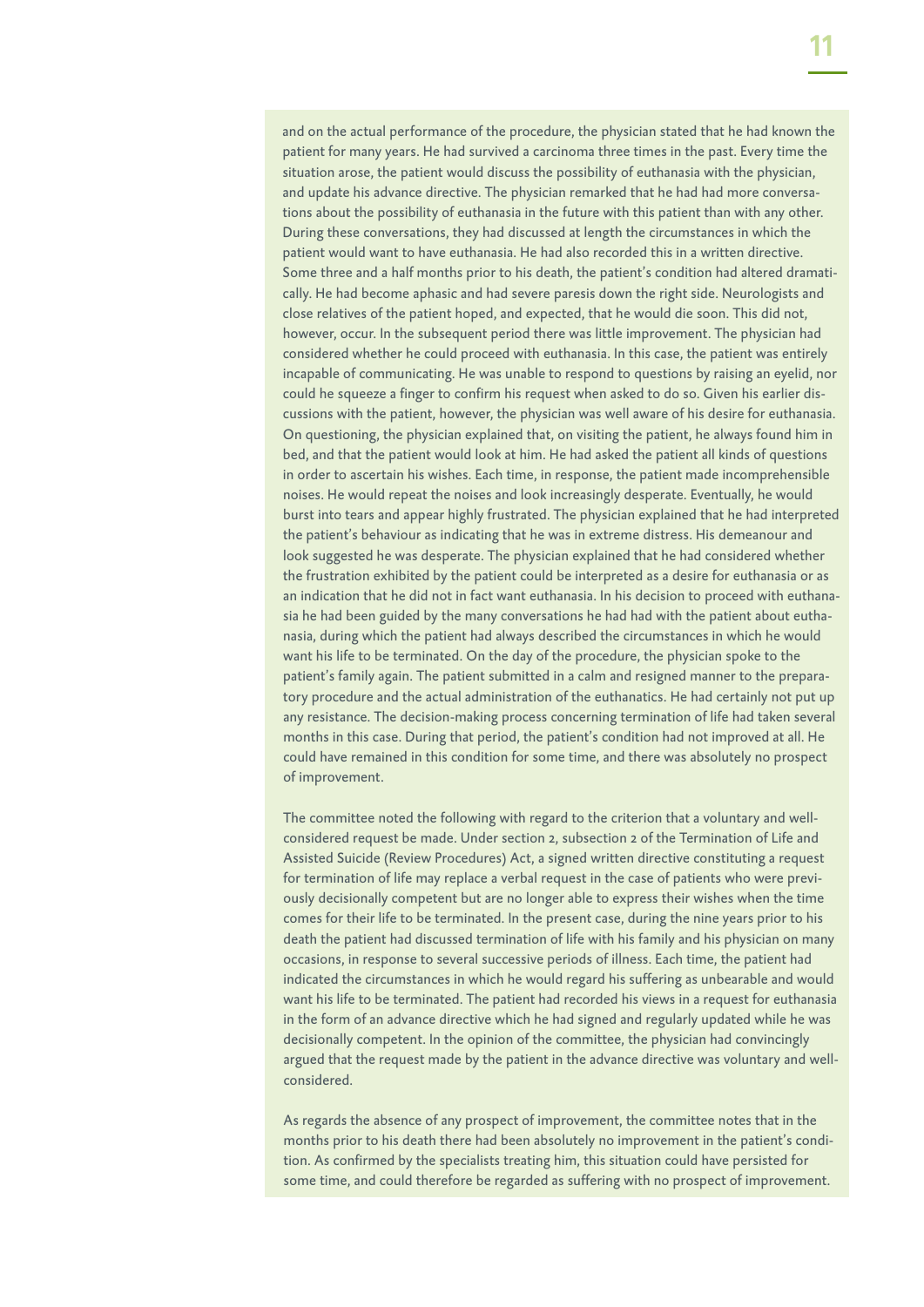The committee noted the fact that, in the many conversations he had had with his physician about his desire for euthanasia, the patient had discussed in detail what he considered to be unbearable suffering. His greatest fear was to become completely dependent, a position which he regarded as degrading. Since the patient was now in precisely the situation he feared and, as indicated in his advance directive, he expressly did not wish for any such situation to persist, the physician was satisfied that the patient was suffering unbearably, an impression reinforced by the patient's desperation in the face of his inability to communicate.

Although, shortly before the termination of his life, the patient could no longer express the unbearable nature of his suffering in words, the physician gained the strong impression from his demeanour and responses that the patient perceived his current condition as precisely the kind of unbearable suffering he had described. The physician believed his conclusions were reinforced by the fact that the patient did not resist in any way either during the preparations for euthanasia or during the procedure itself. In contrast to his previous extreme manifestations of frustration at his failed attempts to communicate, the patient underwent the procedure in a calm and resigned manner. Given the fact that the physician had been able to gain a very good impression of what the patient regarded as unbearable suffering during many conversations with him in the past, and this was confirmed in his advance directive, the committee found that the physician could be satisfied that the patient was suffering unbearably at the time the procedure was performed. Despite the fact that it was impossible for the physician to obtain confirmation immediately prior to the procedure, due to the patient's inability to communicate, he was satisfied on the basis of the patient's advance directive, his past conversations with him and his calmness during the preparations for euthanasia and the actual procedure, that he was acting in accordance with the patient's wishes. He had taken the following considerations into account. By not granting the patient's wish and allowing a situation to persist which the patient had expressly indicated he wished to avoid, both in the advance directive and in conversations, he would furthermore have created the risk of prolonging the patient's suffering even further, contrary to his express wishes. The committee found that the physician had adequately demonstrated that he had made a correct assessment. In conclusion, the committee found that the physician had convincingly argued that he was satisfied that the patient had made a voluntary and well-considered request and that his suffering was unbearable, with no prospect of improvement.

#### *Case 4*

**Dementia: the physician consulted several experts in order to establish whether the patient was decisionally competent, and the request for termination of life voluntary and well-considered**

The patient, a man in his 70s, had been diagnosed with Alzheimer's disease. Repeated neurological and neuropsychological examinations had revealed that, since 2004, he had been suffering from a slow and progressive dementia syndrome with clinical symptoms of Alzheimer's. The patient was suffering unbearably due to the fact that he had begun to lose his grasp of matters and his grip on life, and to the realisation that he was in a process of decline. He found the lack of prospects for the future and the loss of dignity and control unbearable. Four and a half months prior to his death the patient had made his first specific request for euthanasia to his physician. Since that time, he had repeated the request on many occasions. He had previously discussed the possibility of euthanasia when it had become clear he was suffering from dementia, and had often discussed his desire for euthanasia with his wife and children. He had been thinking seriously about euthanasia for about a year, and had made an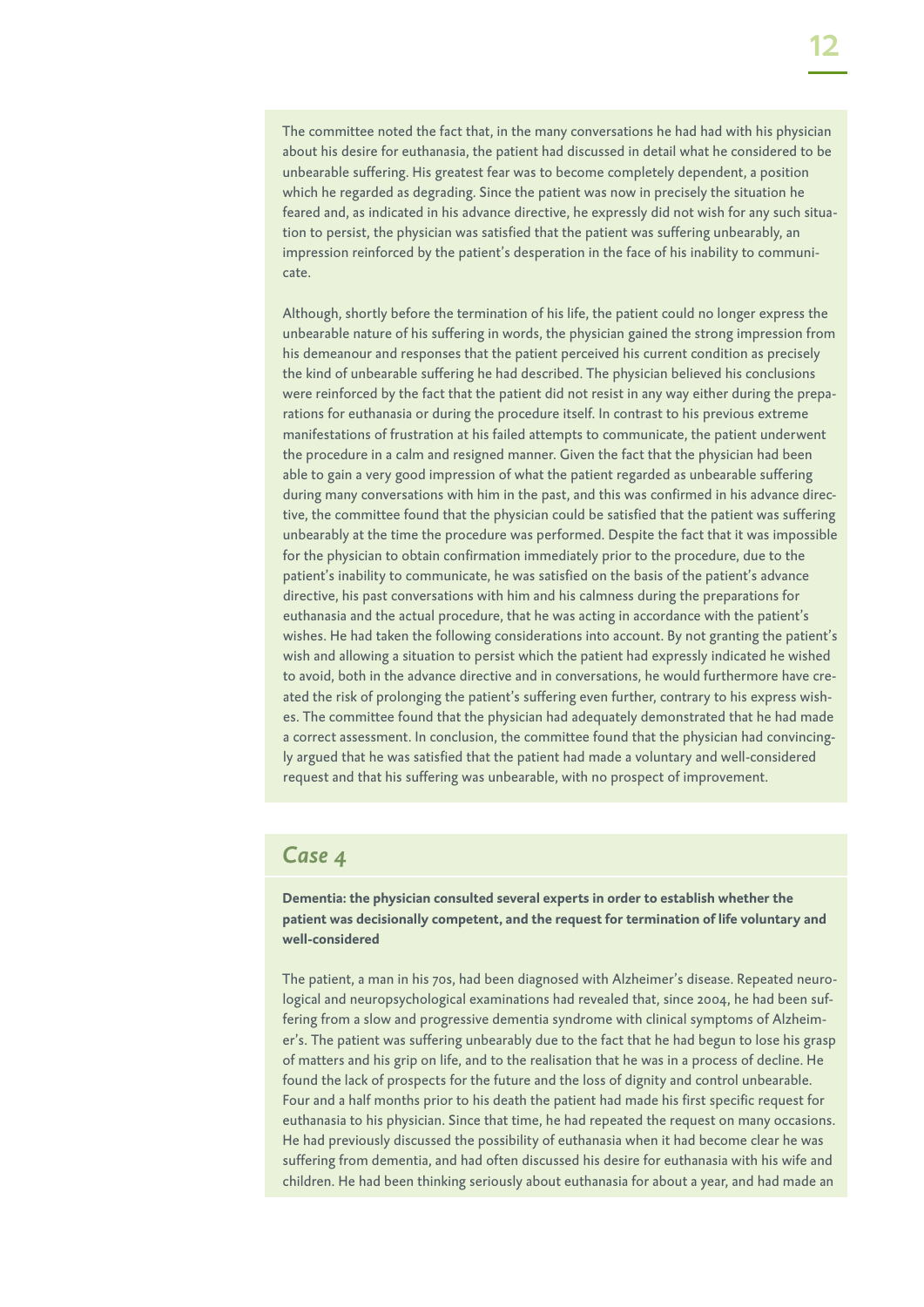The neurologist wrote in his report that the patient was suffering unbearably from his mental deterioration, with no prospect of improvement. He was battling against the loss of his grasp of matters, but it was clear to him that his efforts were to no avail. The patient wanted to retain his dignity. He no longer had the will to live. He was able to do less and less and 'knew less and less'. As a younger man, the patient had already stated that he would not wish to experience any process of mental deterioration. According to his doctor, this was typical of his down-to-earth, rational character. Previously in the course of his illness, the patient had indicated that he would want to have euthanasia if his suffering became unbearable. He had made an advance directive in 2008. Eventually, he made a specific request for euthanasia. In his visits to the patient, it had become clear to the psychiatrist that the patient was aware of his cognitive decline. The patient was afraid of what the future would bring, and did not want to suffer a complete loss of dignity. He had always had great aspirations, both in his work and in his associations with others. He was suffering greatly from the fact that there was something wrong with him, that he kept failing, and that he no longer had control. He was afraid that if he could no longer express his desire for euthanasia he would not receive any help to end his life. He was gradually losing his capacities. Sometimes he lost his way. He was afraid of the progressive nature of the illness and of not knowing how he would end up. He was in low spirits, but indicated that he understood that this was a symptom of Alzheimer's. He was withdrawing more and more from social activities and beginning to lose interest in what was going on around him. He had lost his energy.

The patient felt his life was empty and could find no inner peace. He preferred to stay at home. He felt his situation was hopeless and that things were getting worse. He was aware that his memory was failing and that he was being treated more and more as a person with a cognitive disorder, something which he found very uncomfortable. He had no future. He did not want to lose his dignity, nor did he wish to experience an irreversible loss of control over his life. He wanted to die before he was no longer able to recognise his family, and did not wish to become entirely dependent on the help of others. His wish to die and to escape the humiliation of dementia was greater than his desire to see his grandchildren grow up. The patient wanted to die as soon as possible, and his desire for euthanasia remained equally strong every time the psychiatrist discussed the matter with him.

The psychiatrist concluded that the patient was decisionally competent and had an abiding wish to end his life in a dignified way before dementia made it impossible for him to recognise his family, who would have to watch him suffer a humiliating decline. The psychiatrist did not believe that the patient would change his mind on the matter. According to the psychiatrist, he had an above-average awareness and understanding of his progressive cognitive disorder and decline in function. Because of his personality, he suffered more than the average in the face of these facts. The psychiatrist noted that the patient's mood disorder stemmed from the fact that he had a progressively more demeaning condition which he could not escape. The patient was increasingly afraid that there would come a point where he could no longer express his desire for euthanasia, and that it would not therefore be granted. He had already made it clear that he would not wish to experience the entire process of dementia before he became ill, and had remained steadfast in this opinion. The patient had made his request for euthanasia independently, under no pressure from others. The independent physician was of the opinion that the notifying physician had conducted the euthanasia process with due care. The physician had known the patient for a long time.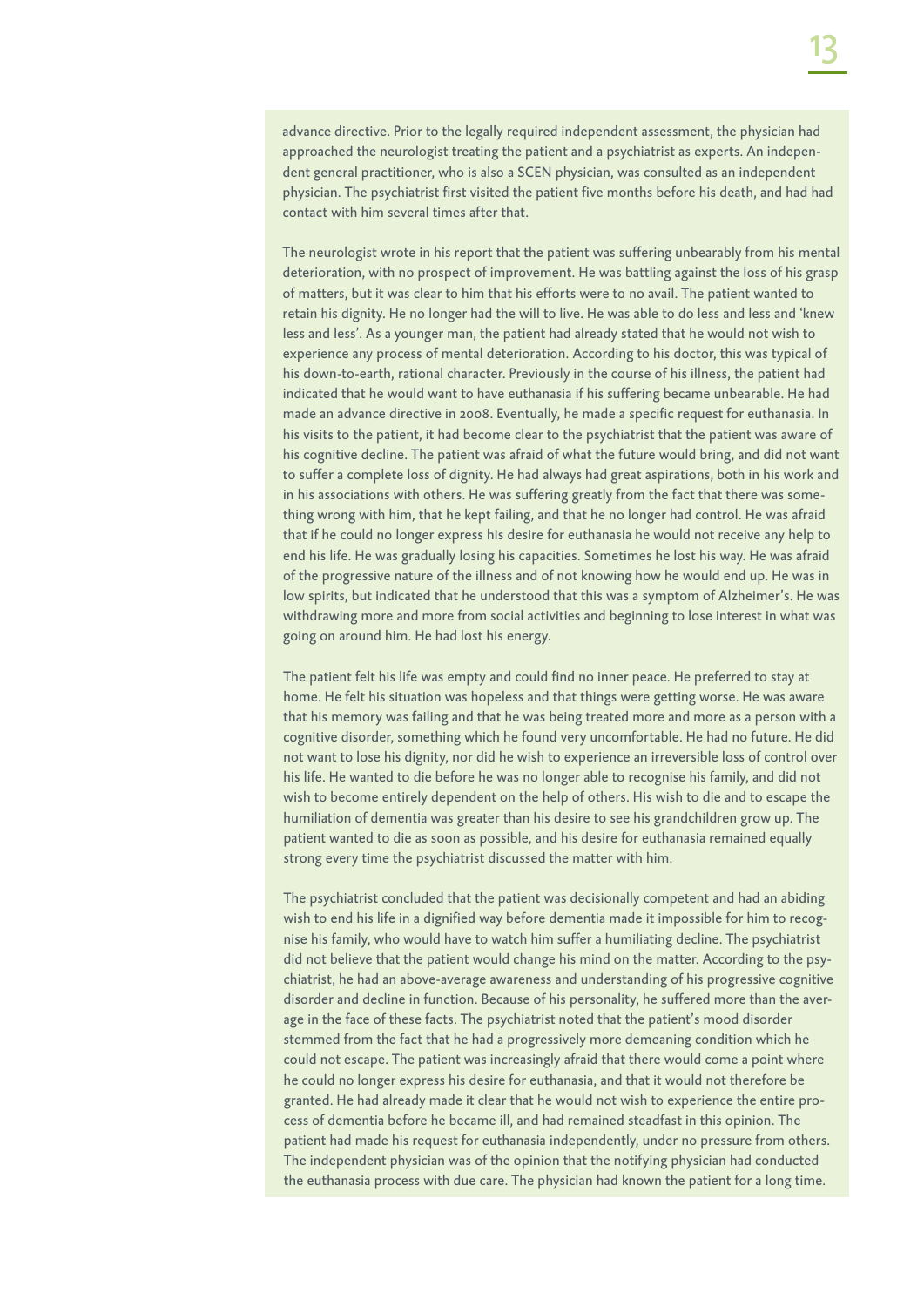He had consulted a psychiatrist to assess his decisional competence, and asked the psychiatrist and the neurologist to explore whether any other treatment options were available, including counselling, antidepressants and the like. A number of antidepressants had been tried, but none had had any clear effect. The independent physician concluded that the patient had made a voluntary and well-considered request for euthanasia. The psychiatrist had found him to be decisionally competent. The independent physician was of the opinion that the due care criteria had been complied with. The committee found in its assessment of this case that, in patients suffering from dementia, greater caution must be exercised in responding to any request for termination of life. The nature of their condition can after all give rise to doubts as to whether dementia patients are decisionally competent, and whether their request is voluntary and well-considered. The question of whether their suffering is unbearable is also relevant. The committee was of the opinion that the physician had at any rate proceeded with great caution, not only consulting an independent physician, but also seeking the expert opinion of the neurologist treating his patient and a psychiatrist, who had based their opinion of his request for euthanasia and the nature of his suffering on their own expertise. The committee found that the physician had acted in accordance with the due care criteria.

#### **Case 5 (not included here)**

**Case 6 (not included here)**

#### b. Unbearable suffering with no prospect of improvement

#### **The physician must be satisfied that the patient's suffering is unbearable, with no prospect of improvement**

There is no prospect of improvement if the disease or condition that is causing the patient's suffering is incurable and even partial 'recovery', in which the symptoms are alleviated to such an extent that the suffering is no longer unbearable, is also impossible.

It is up to the physician to decide whether this is the case, in the light of the diagnosis and the prognosis. In answering the question of whether there is any realistic prospect of alleviating the symptoms, account must be taken both of the improvement that can be achieved by palliative care or other treatment and of the burden such care or treatment places on the patient. In this sense, 'no prospect of improvement' refers to the disease or condition and its symptoms. Patients use equivalent terminology to indicate that the fact that there is no longer any prospect of improvement is unacceptable to them, and that they want their suffering to end. In that sense, this perception of the situation by the patient is part of what makes suffering unbearable.

It is harder to decide whether suffering is unbearable, for this is essentially an individual notion. Whether suffering is unbearable is determined by the patient's perception of the future, his physical and mental stamina, and his own personality. What is still bearable to one patient may be unbearable to another.

Notifications often describe unbearable suffering in terms of physical symptoms such as pain, nausea and shortness of breath – all based on the patient's own statements – and feelings of exhaustion, increasing humiliation and dependence, and loss of dignity. In practice, a combination of aspects of suffering almost always determine whether it is unbearable. The degree of suffering cannot be determined merely by looking at the symptoms themselves; it is also a matter of what they mean to the patient, in the context of his life history and values.

The physician must find the patient's suffering to be palpably unbearable. The question here is not whether people in general or the physician himself would find suffering such as the patient's unbearable, but whether it is unbearable to this specific patient. The physician must therefore be able to empathise not only with the patient's situation, but also with the patient's point of view.

A crucial factor when the committees make their assessments is whether the physician is able to make clear that he found the patient's suffering to be palpably unbearable.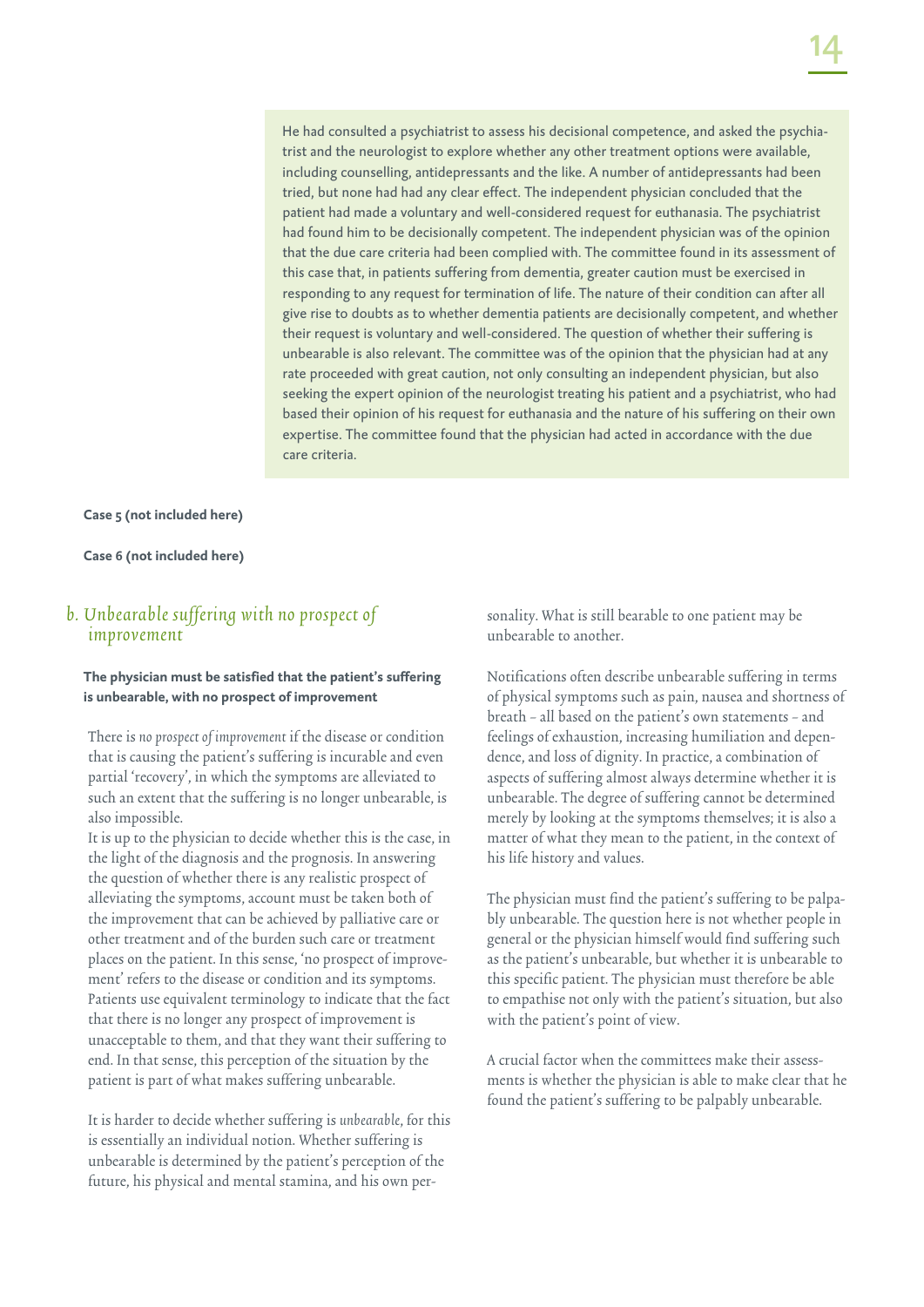### *Case 7*

#### **The unbearable nature of the suffering is caused by a combination of factors**

A woman in her 80s had been suffering severe lumbar arthrosis since 2004, including repeated compression fractures. She had undergone various courses of treatment, and there was no prospect of a cure. The opiates administered for pain relief and their side effects had caused the patient's condition to deteriorate rapidly in recent weeks. She soon became bedbound, and continued to suffer pain despite an increase in the dosage of painkiller (morphine). She was also experiencing side effects from the medication, including drowsiness, reduced appetite and difficulty finding words. The patient's suffering had become unbearable to her because of the fact that she was completely confined to bed and dependent on others for her care, that she could no longer stand, had a great deal of back pain, constipation, difficulty sleeping, a dry mouth, reduced appetite and difficulty finding words. She was also suffering unbearably in the knowledge that there was no prospect of any improvement in her condition, and because of her complete dependence, immobility and her fear of humiliation and loss of dignity. There were no other options for alleviating her suffering besides the palliative treatment already administered. The physician was satisfied that her suffering was determined above all by her complete immobility and dependence, and the lack of prospects for any improvement in the future. This was also palpable to the independent physician. The committee found that the due care criteria had been complied with.

#### **Case 8 (not included here)**

#### **Case 9 (not included here)**

#### Unbearable suffering in special cases

#### Dementia

As already indicated in the section on voluntary and wellconsidered requests, requests for euthanasia made by patients suffering from dementia should normally be treated with great caution. The question of decisional competence has already been discussed.

Another key issue is whether dementia patients can be said to be suffering unbearably. What makes their suffering unbearable is often their awareness of the deterioration in their personality, functions and skills that is already taking place, coupled with the realisation that this will get worse and worse and will eventually lead to utter dependence and total loss of self. Already being aware of their disease and the prognosis may cause patients great and immediate suffering. In that sense, 'fear of future suffering' is a realistic assessment of the prospect of further deterioration. Here again, the specific circumstances of the case will determine whether the physician feels the patient's suffering to be palpably unbearable. (Cases 4, 5 and 6 serve as examples.)

#### Coma

Another key issue is whether comatose patients can be said to be suffering unbearably. Since a patient in coma is not

suffering – because he is not conscious – he cannot be said to be suffering unbearably. Euthanasia may not therefore be administered.

Unlike in cases where coma has occurred spontaneously as the result of illness or complications associated with illness, euthanasia may be justified if the coma is the result of medical treatment (the administration of medication to alleviate symptoms) and is therefore in principle reversible.

If a patient is in a reduced state of consciousness rather than a full coma and still displays outward symptoms of suffering, the physician may indeed reach the conclusion that the patient is suffering unbearably. To assist physicians in determining the level of consciousness – and thus also in answering the question of whether the patient is indeed comatose – and to minimise interpretation problems, at the request of the Board of Procurators General the Royal Dutch Medical Association (KNMG) is drawing up a set of guidelines on euthanasia for patients in a state of reduced consciousness, which is due to be published in mid-June 2010.

Cases involving comatose patients usually lead the committees to ask further questions. The committees then examine the specific facts and circumstances. In the light of these, a committee may find in such cases that the physician has acted in accordance with the due care criteria.

Physicians sometimes perform euthanasia in the case of patients who can no longer communicate because they feel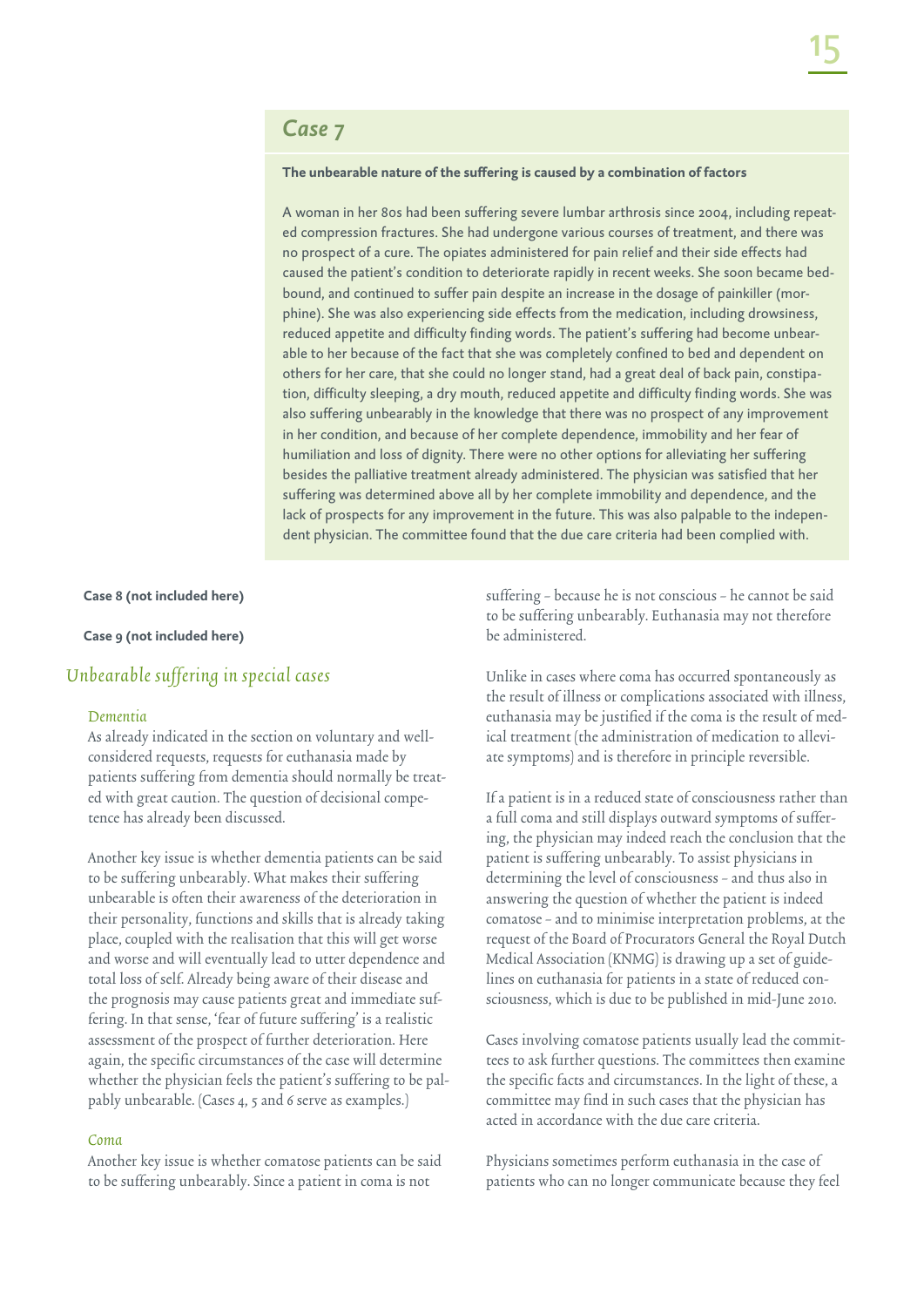obliged to keep a promise to the patient that was made without allowing for the possibility that the latter might go into a coma. Physicians must however be fully aware of the fact that such unforeseen situations can arise. There are 'get-out' clauses to every promise, in situations where the promise cannot and need not be kept. This applies to any promise to perform euthanasia, which is always contingent on the patient not ending up in a situation where they cannot be said to be suffering unbearably, in which case euthanasia may not be performed.

Both the committees and the KNMG therefore advise physicians not to make unconditional promises to patients and their families which they are unable to keep.

#### Palliative sedation

Palliative sedation means deliberate reduction of the patient's consciousness in order to eliminate untreatable suffering in the final stage of his life. Palliative sedation can only be considered if the patient is expected to die soon.<sup>1</sup> The possibility of palliative sedation does not always rule out euthanasia. There are patients who expressly refuse palliative sedation and indicate that they wish to remain conscious to the very end. In such situations, the physician and patient may conclude that there is no reasonable alternative.

#### c. Informing the patient

.

#### **Physicians must inform the patient about his situation and prognosis.**

In assessing fulfilment of this criterion, the committees determine whether, and how, the physician has informed the patient about his disease and prognosis. In order to make a well-considered request, the patient must have a full understanding of his disease, the diagnosis, the prognosis and the possible forms of treatment. It is the physician's responsibility to ensure that the patient is fully informed and to verify that this is the case. This criterion did not lead the committees to comment on any of the reported cases.

#### d. No reasonable alternative

#### **The physician and the patient have together come to the conclusion that there is no reasonable alternative in the patient's situation.**

It must be clear that there is no realistic alternative way of alleviating the patient's suffering, and that termination of life on request or assisted suicide is the only way left to end that suffering. The focus is on treating and caring for the patient and on limiting and where possible eliminating the suffering, even if curative therapy is no longer possible or the patient no longer wants it. The emphasis in medical decisions at the end of life must be on providing satisfactory palliative care. However, this does not mean that the patient has to undergo every possible form of palliative care or other treatment. Even a patient who is suffering unbearably with no prospect of improvement can refuse palliative care or other treatment. Refusal of treatment is an important subject for discussion between physicians and patients.

One factor that can lead a patient to refuse palliative or other treatment is, for example, that it may have side effects which he finds hard to tolerate and/or unacceptable. In that case, he does not consider that the effect of the treatment outweighs its disadvantages.

There are also patients who refuse an increased dose of morphine because of a fear of becoming drowsy or losing consciousness. The physician must then ensure that the patient is properly informed and discuss with him whether this fear is justified, for such feelings of drowsiness and confusion often pass quickly. If the physician and the patient then reach a joint decision, the physician will be expected to indicate in his report to the committee why other alternatives were not deemed reasonable or acceptable in this specific case.

In the year under review the committee found in one case that the physician had not come to the conclusion together with the patient that there was no reasonable alternative in the patient's situation (case 10).

<sup>1</sup> See the Royal Dutch Medical Association's guidelines on palliative sedation (revised in 2009)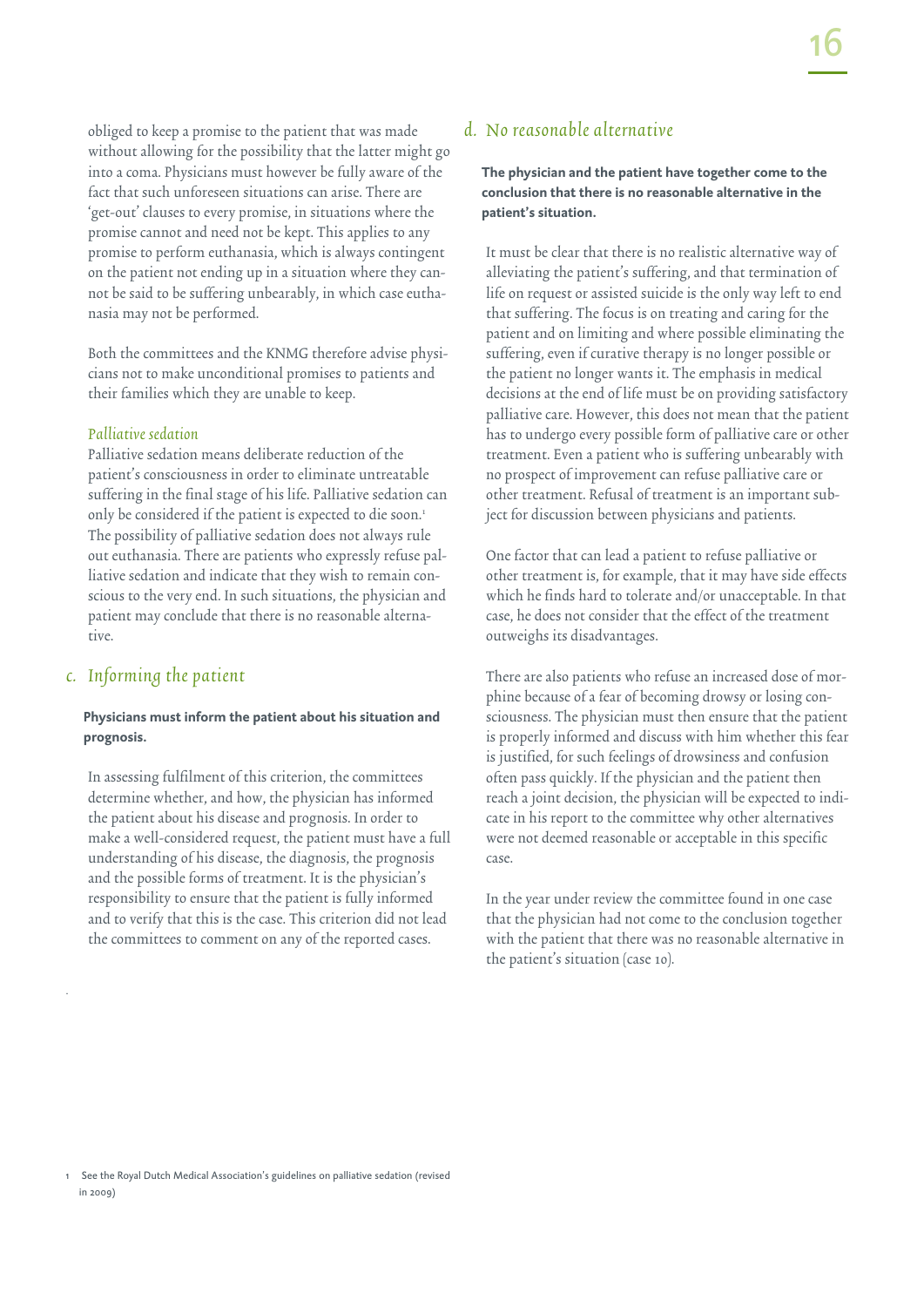### *Case 10*

**No reasonable alternative**

**The physician had not come to the conclusion together with the patient that there was no reasonable alternative**

**Findings: the physician had not acted in accordance with the due care criteria**

The patient, a man in his 70s, was diagnosed with metastasised non-small cell lung carcinoma. There was metastasis in the pericardial fat and a peritonitis carcinomatosa. There was no prospect of a cure, and the patient refused palliative chemotherapy. He was suffering as a consequence of pain, dyspnoea, fatigue, nausea and vomiting. He found this suffering unbearable. According to the physician, nothing further could be done to alleviate his suffering, other than the measures already taken. The physician consulted an independent nursing home physician and SCEN physician for an independent assessment, who concluded that the patient's suffering was unbearable, with no prospect of improvement. She indicated that the suffering could be eased a little, on a temporary basis, by changing the patient's medication, but warned that the pleural fluid, and therefore the shortness of breath, would soon increase again.

The physician had drafted a very brief report, which did not make clear how the patient's condition had developed in the last two months prior to his death, what the physician had done during that time, and what he had discussed with his patient. The physician gave a detailed verbal summary of the patient's illness from December 2008, stating that the patient had first been informed of his diagnosis and prognosis by the pulmonary specialist. The physician had later discussed these matters with the patient in the presence of his son and daughter. The patient did not wish to receive any further treatment, and raised the subject of euthanasia several times. He had asked the physician: 'When I can't go on any longer, will you help me …?'. According to the physician, the patient was fully aware of his situation and made a well-considered request. A week before his death, the patient made a specific request for euthanasia. In response to the committee's questions, the physician said that he had read the independent physician's report and the remark that his medication could be altered. The physician had not discussed this with the patient, as he was very short of breath, and lived alone. The physician was of the opinion that the patient did not wish to receive any informal, night or home care, and did not therefore discuss these options with him. Like most people living in the area, the patient assumed that 'the doctor knows best'. The physician could have given the patient a morphine pump, but the patient indicated that he did not wish to go on like this. The physician could also have given him more medication but could not have guaranteed that it would improve matters. The patient was very short of breath and nauseous, and had bouts of vomiting. The physician said that if pain had been the main problem, he could have done something about it. Since the patient was having great difficulty breathing, however, he could do nothing for him. The only other option would have been to induce coma. The physician did not wish to experiment with medication, and did not want to raise any expectations he could not fulfil.

With respect to the question of whether the physician and patient had together come to the conclusion that there was no reasonable alternative in the patient's situation, the committee noted the following. The independent physician's report indicated that she felt there were (temporary) alternatives for alleviating the patient's suffering, by changing his medication. During the interview, the physician indicated that he had not discussed this option with his patient; nor had he discussed possibilities such as informal, night or home care. The physician had assumed, on the basis of his own estimation of the situation, that the patient did not want any further care. The decision concerning termination of life on request or assisted suicide is a matter for the physician and patient together. It must be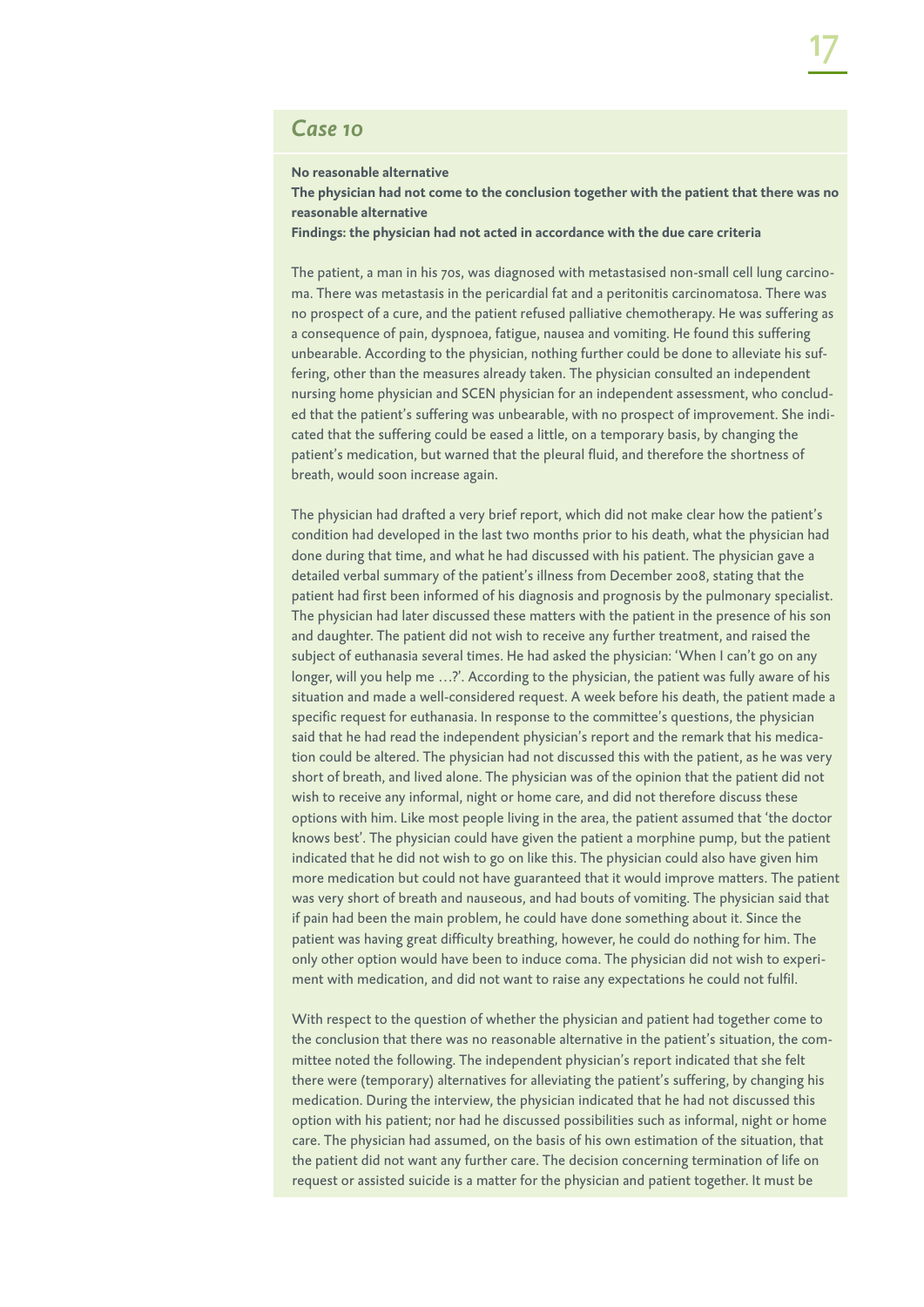clear that there is no realistic prospect of ending the patient's suffering, and that termination of life on request or assisted suicide is the only remaining solution. The physician must investigate all available palliative care options and discuss them with the patient. The committee felt that the physician should have discussed with the patient the alternatives available for alleviating his suffering. Only after the patient had refused these options could the physician come to the conclusion, together with the patient, that there was no alternative to alleviate his suffering. The committee therefore concluded that the physician had failed to explore, together with the patient, whether there was any reasonable alternative in his situation, and found that the physician had not acted in accordance with the statutory due care criteria.

#### e. Independent assessment

**Physicians must consult at least one other independent physician, who must see the patient and give a written opinion on whether the due care criteria set out in a. to d. have been fulfilled.**

The physician is legally required to consult a second, independent physician who will give an independent expert opinion on whether the due care criteria set out under a. to d. have been fulfilled before the termination of life on request or the assisted suicide takes place, and draw up a written report. The purpose of this is to ensure that the physician's decision is reached as carefully as possible. The independent assessment helps the physician confirm that he has complied with all the due care criteria, and to reflect on matters before fulfilling the request. The independent physician sees the patient to determine whether the physician who intends to perform the procedure has not overlooked anything regarding the due care criteria. This consultation must be formal, and specific questions must be answered. The committee interprets the term 'consult' to mean considering the independent physician's findings and taking account of them when deciding whether to grant the patient's request for termination of life.

The second physician must be independent of the attending physician and the patient. In the case of the physician this means, for example, that there is no family or working relationship between the two physicians. Nor may they be members of the same group practice. In reality, the committees are confronted with a number of different arrangements in which general practitioners work under the same roof. They are not members of a group practice who care for patients jointly, but they do share facilities; for example, they may rent the same premises, share computer systems or share electronic patient files. It is not easy to decide beforehand which particular arrangements will jeopardise a physician's independence, for such information is not usually available in advance. In cases of doubt, the committees will therefore always ask further questions when the attending physician and the independent physician are

involved in the same such working arrangement. The physician's independence may also appear open to question if the same two medical practitioners very often act as independent physicians on each other's behalf, thus effectively acting in tandem. This may create an undesirable situation, for their independence may then – rightly – be called into question. The committees feel that, if a physician always consults the same independent physician, the latter's independence can easily be jeopardised. It is vital to avoid anything that may suggest the physician is not independent.

A notifying physician and an independent physician may also know each other privately, or as members of a peer supervision group. The fact that they know each other privately does not automatically rule out an independent assessment, but it does call the physician's independence into question. The fact that they know each other as members of a peer supervision group – a professional activity – need not call the physician's independence into question; whether it rules out an independent assessment will depend on how the group is organised. What matters is that the notifying physician and independent physician should be aware of this and make it clear to the committee how they reached an opinion on the matter.

The independence of the physician conducting the assessment must be guaranteed. This implies, for example, that a member of the same group practice, a business partner, trainee doctor, relative or doctor who is in some other way in a dependent relationship with the physician who calls in the independent physician is not in principle eligible to act as a formal independent physician. The appearance of dependence must also be avoided. In the case of the patient there must, among other things, be no family relationship or friendship between them, the physician must not be helping to treat him (and must not have done so in the past) and he must not have come into contact with him in the capacity of locum (in case 11 the palliative specialist did not act as such, which meant that he was able to act as independent physician in the context of the euthanasia procedure).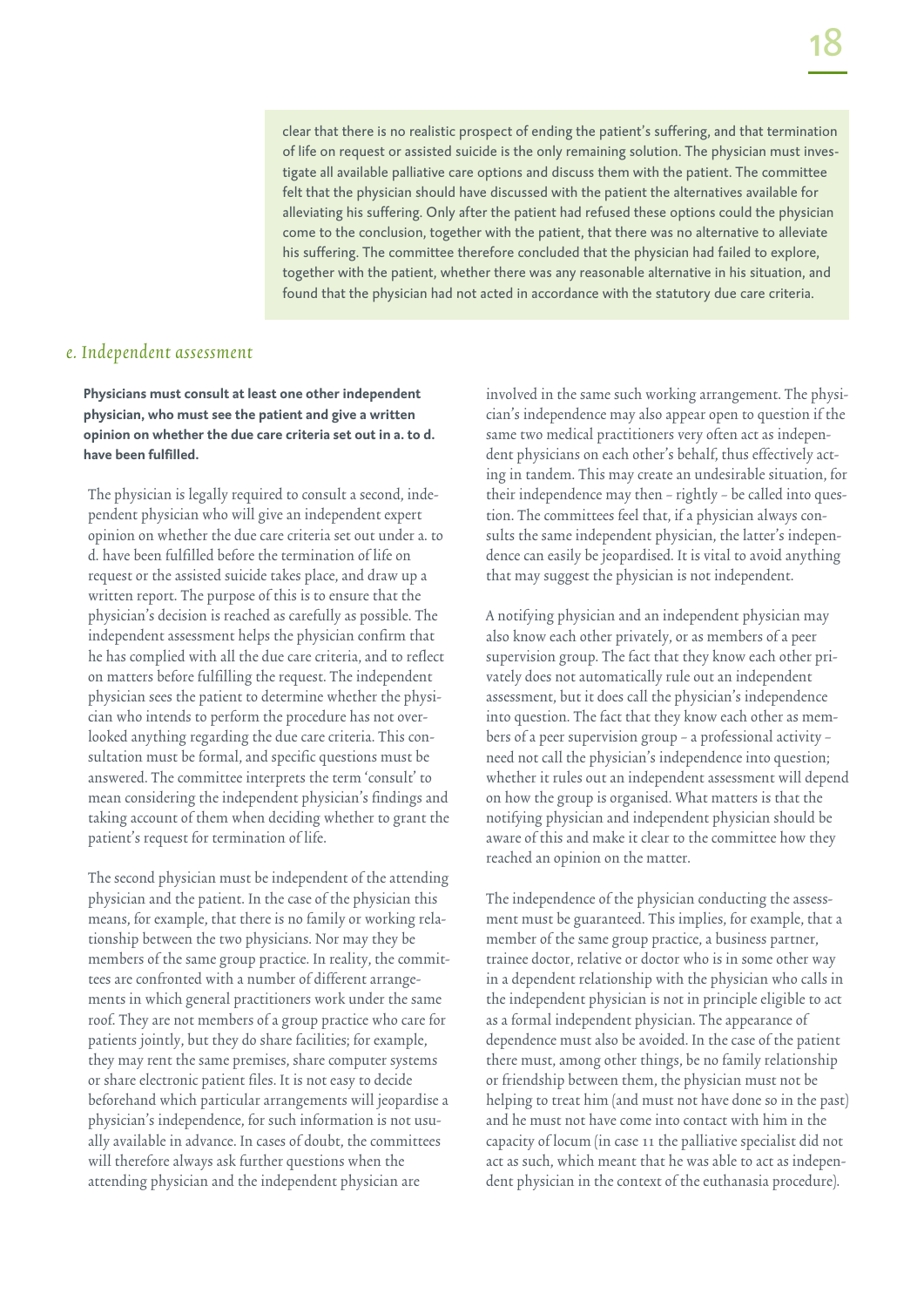The independent physician's report is of great importance when assessing notifications. A report describing the patient's situation when seen by the physician and the way in which the patient talks about his situation and his wishes will give the committee a clearer picture.

The independent physician must give his opinion on whether the due care criteria set out in a. to d. have been fulfilled. He should also specifically mention his relationship to the attending physician and the patient. The independent physician is responsible for his own report. However, the attending physician bears final responsibility for performing the life-terminating procedure and for complying with all the due care criteria. He must therefore determine whether the independent physician's report is of sufficient quality and whether the independent physician has given his opinion as to whether the due care criteria set out in a. to d. have been fulfilled. If necessary, he must ask the independent physician further questions.

Sometimes an independent physician concludes on seeing the patient that one of the due care criteria has not yet been fulfilled. In such cases, it is not always clear to the committees what exactly happened subsequently, so that further questions have to be put to the notifying physician. This might, for example, occur in the following situations.

If the independent physician is called in at an early stage and finds that the patient is not yet suffering unbearably or that a specific request for euthanasia has not yet been made, he will usually have to see the patient a second time. If he

has indicated that the patient's suffering will very soon become unbearable and has specified what he believes that suffering will entail, a second visit will not normally be necessary, but it may still be advisable for the two physicians to consult by telephone or in some other manner.

If the unbearable nature of the patient's suffering is already clearly palpable to the independent physician, but the patient has not yet made a specific request for euthanasia to be performed – in order to say goodbye to family, for example – a second visit will not normally be necessary. If a longer period of time is involved or if the prognosis is less predictable, the independent physician will normally have to visit the patient a second time. If there has been further consultation between the attending physician and the independent physician, or if the independent physician has seen the patient a second time, it is important that this be mentioned in the notification. The physician should take the opinion of the independent physician very seriously, but if there is a difference of opinion between the two physicians, the attending physician must ultimately reach his own decision, for it is his own actions that the committees will be assessing.

The Euthanasia in the Netherlands Support and Assessment Project (SCEN) trains physicians to make independent assessments in such cases. In most cases it is 'SCEN physicians' who are called in as independent physicians. SCEN physicians also have a part to play in providing support, for example by giving advice.

#### *Case 11*

#### **Independent assessment**

**The physician initially approached as a palliative specialist cannot in this case be regarded as being involved in the patient's treatment; he acted immediately afterwards as independent physician in connection with the euthanasia request.**

The patient, a man in his 70s, was suffering from overwhelming fatigue, uncontrollable pain, nausea and vomiting. He felt exhausted and found his suffering unbearable. No alternatives were available to relieve his suffering besides the measures already taken. An independent general practitioner and SCEN physician was approached for an independent assessment. The attending physician initially approached him for advice on intractable nausea in a patient who was seriously ill and wished to be given euthanasia. Since the problem sounded complex, the independent physician offered to visit the patient at home, and explained that he also worked as a SCEN physician. If necessary, his visit to the patient could therefore also serve to initiate a SCEN independent assessment. The physician accepted the offer of visiting the patient with the independent physician to discuss the remaining options for palliative treatment. The visit was made a number of days before the patient's death. Since it became clear to the independent physician during the visit that the patient had a clear desire for euthanasia, and that advice on treating the nausea was therefore no longer necessary, he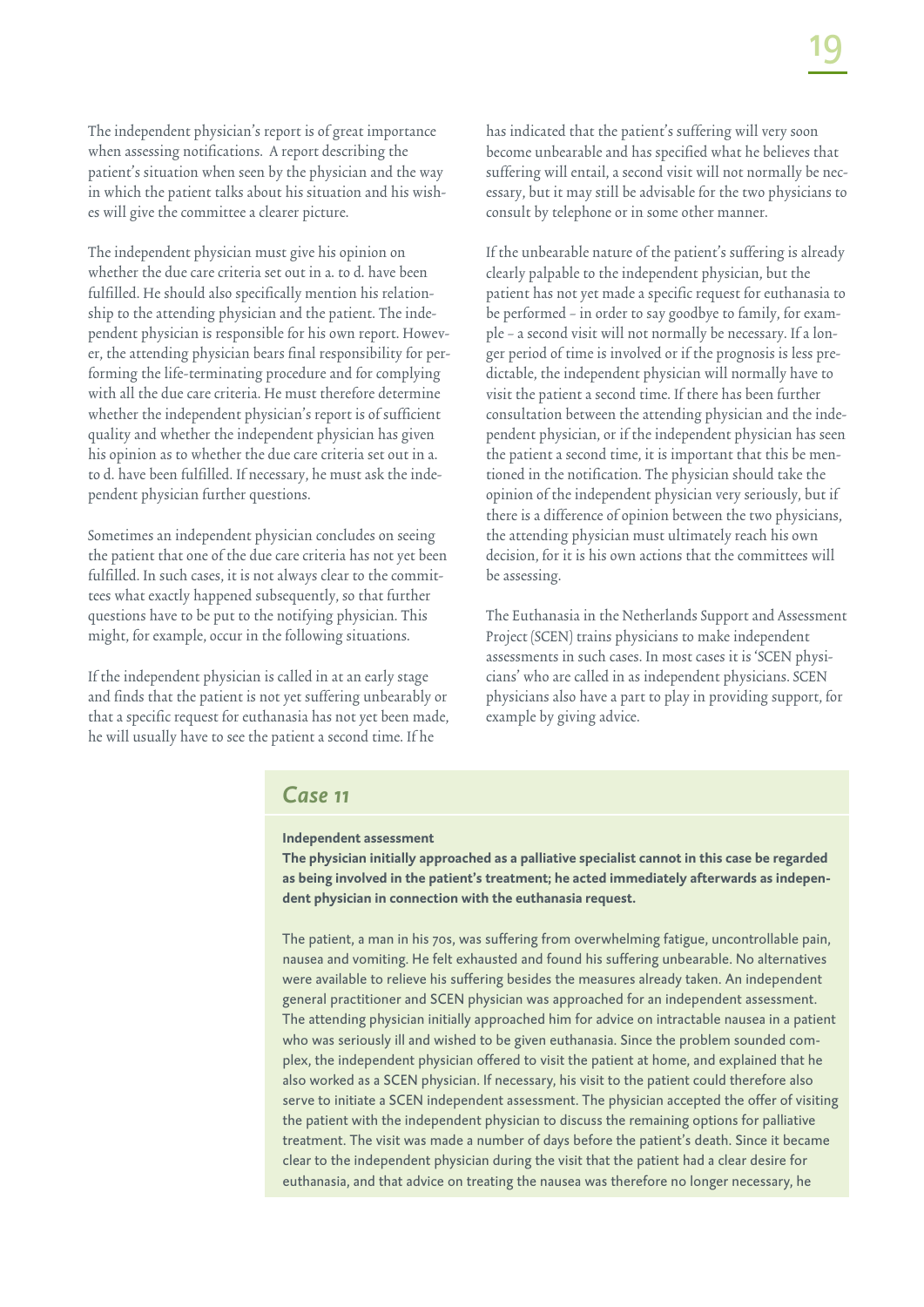decided together with the attending physician that he would act not as a palliative specialist but as an independent physician as part of the euthanasia procedure. The independent physician held a private consultation with the patient. The attending physician then faxed him detailed medical records on the patient. In his report, the independent physician confirmed the patient's medical history on the basis of his conversation with the patient, the information he had received from the physician and the medical records the latter had provided. In the report, he described how he had encountered a slightly dyspnoeic man sitting on a couch. He appeared tired and desperate. It turned out that he had not eaten for days, and had been drinking only small amounts of water. The patient said that he had managed to keep going until now, but that he did not wish to continue and wished to be given euthanasia. According to the independent physician, the man was 'worn out'. In his report, the independent physician confirmed that there was no prospect of improvement in the patient's unbearable suffering, caused by physical and mental exhaustion resulting from a combination of conditions. There were no alternatives for relieving his suffering. His request was voluntary and well-considered. The independent physician was of the opinion that the due care criteria had been met. The committee took the following considerations into account concerning the due care criterion relating to independent assessment. By performing an independent SCEN assessment as part of the euthanasia procedure as soon as it became clear that the patient had made a specific request for euthanasia, the palliative specialist had acted properly and in the interests of the patient. The committee found that the physician had acted in accordance with the due care criteria.

**Case 12 (not included here)**

**Case 13 (not included here)**

#### *Case 14*

**No independent assessment could be made for lack of time. From an ethical point of view, the physician acted with great care.**

**Findings: not compliant with the due care criteria**

The patient, a woman in her 70s, developed diabetes mellitus in 1989. Angioplasty performed on both the left and right side in 2002 was partially successful. In the years that followed, she developed heart failure due to coronary ischaemia. She again received angioplasty, and a stent was inserted. During the previous year, she had had mild mitral insufficiency, renal insufficiency and severe heart failure. Over the previous two years she had suffered increasing pain in her legs due to severe intermittent claudication. The pain became unbearable when she lay down. During the previous two weeks the number of necrotic spots on her left leg had increased to such an extent that she was admitted to hospital. There was no prospect of a cure, nor of any alleviation of her suffering. It was decided to withdraw treatment. She was no longer administered medication for her heart condition and diabetes. The patient's suffering was caused by severe pain in both her left and right legs, despite the administration of very high doses of morphine via a pump; she was also given Dormicum. Even in semicoma, the patient continued to groan loudly, her face distorted by pain, and she suffered repeated attacks of sharp pain. This suffering was unbearable for the patient. From the moment treatment was withdrawn at the hospital the patient had said to the attending surgeon, in the presence of the physician – her general practitioner, who was visiting her in the hospital – that she assumed she would die within a few hours or days. The day before her death, when the patient realised this was not the case and she was still in pain – and had even experienced hours of unbearable pain – she made a specific request for her life to be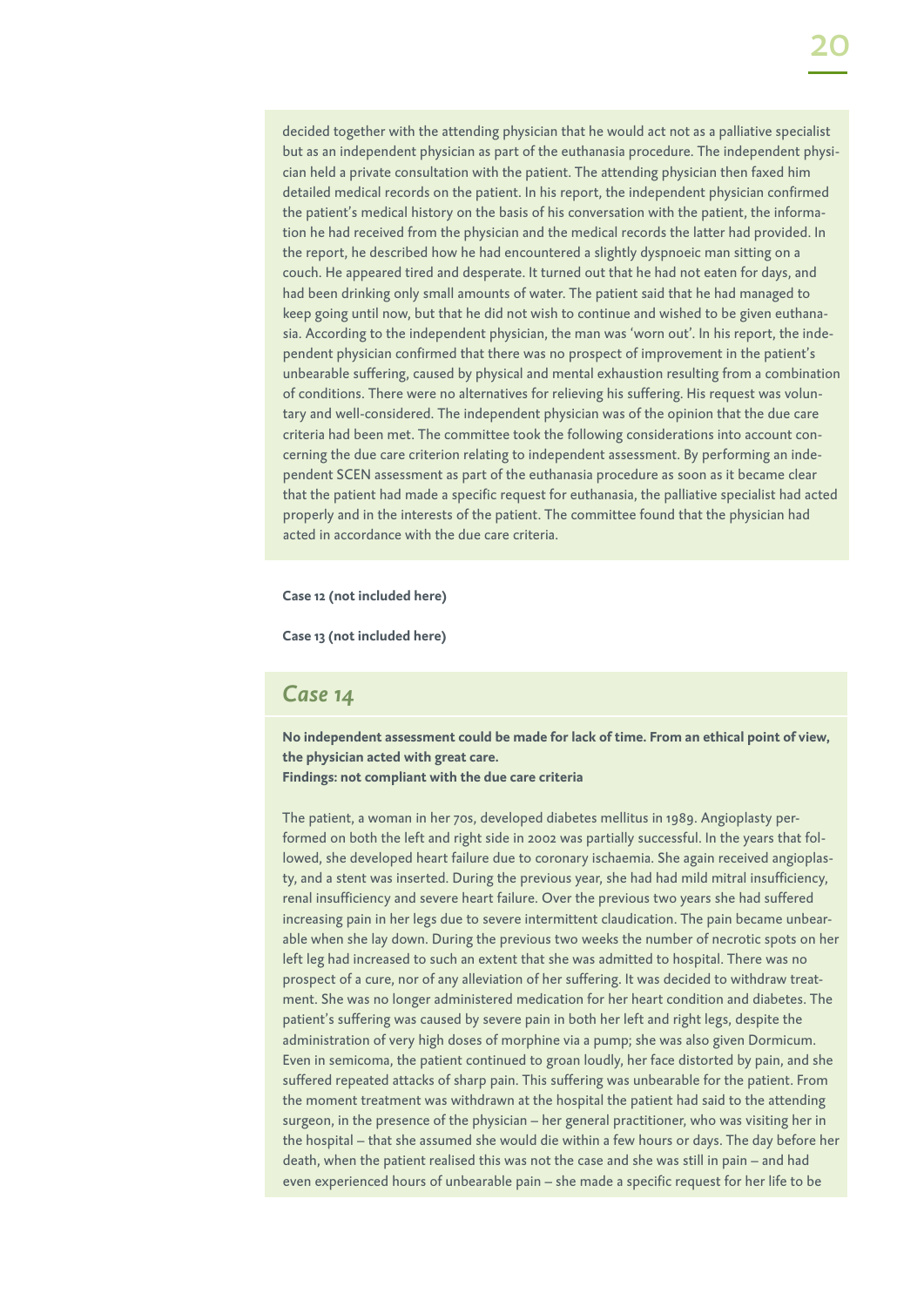terminated. She repeated her request in the presence of her physician, family and nursing staff. She had made an advance directive. The physician explained that, given the lack of time, it was no longer possible to approach an independent physician for an assessment. All the specialists treating the patient and the hospital management had been consulted on the issue of whether her life could be terminated, and all concurred with the plan to perform euthanasia.

At the request of the committee, the physician gave the following additional information, both verbally and in writing, concerning the progress of the entire euthanasia procedure. The patient had been 'in a trap' for the past two years. Her intermittent claudication was such that she could only sleep seated in a chair. Two years prior to her death she had already asked the physician to perform euthanasia if her pain should become constant. The pain had increased significantly in the previous few weeks. Against his better judgment, the physician had consulted a cardiologist to ascertain whether she could be given angioplasty again, given the fact that she had terminal heart failure. When the patient was admitted to hospital because of her excruciating and constant pain, it soon became clear that angioplasty was technically no longer possible, and that indeed no other treatment could be given. The patient was offered pain relief and the withdrawal of other medication, and was told that she would die in a few days. The physician said that the patient had been receiving 80 mg of morphine a day prior to her admission to hospital. In the hospital, however, she was initially given only 20 mg a day. Although the dosage was then gradually increased to 120 mg an hour, the patient continued to suffer severe pain. It was subsequently found that the intravenous drip used to administer the morphine was defective and had been working subcutaneously. A few days after her admission the patient's husband telephoned the physician to report that the hospital was going to arrange for his wife to be transferred to the hospice the following day (Saturday), so that her life could be terminated there, by the physician. As a result of poor communication by the hospital, the physician was the last person to hear that he was expected to terminate the life of a patient who had urgently requested euthanasia. The physician explained that the hospital was reluctant to grant requests for termination of life. According to the hospital's protocol, patients must have made repeated requests for termination of life over the course of a week before the euthanasia procedure can commence. Since the attending specialists at the hospital were under the impression that the patient's condition was so bad that she would soon die naturally, the procedure had not been set in motion. When it became clear that the patient could no longer bear her suffering, mainly because of the pain, it was too late to start the procedure. After being informed that he was expected to terminate the patient's life, the physician had spoken to almost everyone involved in her treatment, consulting nursing staff, the trainee doctor on duty, and the attending specialists. It became clear to him that her pain had in fact increased, despite the fact that her morphine dosage had been raised to a very high level. The nursing staff said they could no longer bear to see her suffering and were only too happy to witness her written directive, as a way of expressing their powerlessness to help in any other way. The trainee doctor could not understand why there was no one in the hospital who was prepared to take the responsibility for doing the right thing.

The patient's relatives felt 'conned', as they had been promised that she would be given good pain relief, on the assumption that she would not live much longer. However, the pain seemed only to have grown worse, and when it became clear that she was surviving longer than expected, the hospital offered to transfer her to a hospice.

The physician went to the hospital a total of five times on the Saturday. The patient was in semicoma, but was still groaning, her face distorted with pain. When a further increase in her dose of morphine and Dormicum failed to improve the situation, he came to the conclusion that she met the criteria for euthanasia, which she had already requested. Her repeated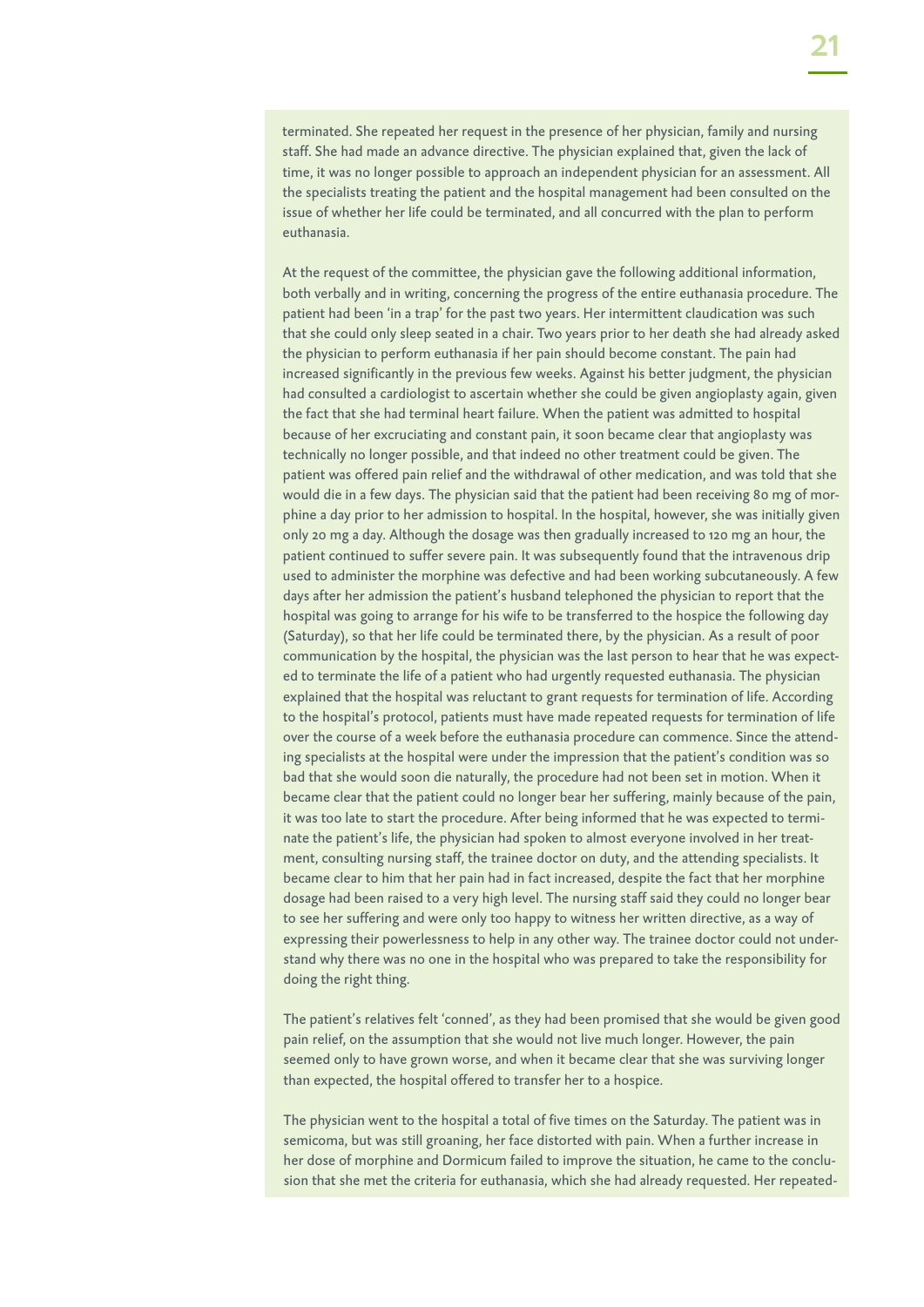ly expressed desire for euthanasia was very palpable to the physician. He felt it was his responsibility to terminate her life, as he believed it would be inhumane to first move her to a hospice. The hospital board agreed that her life should be terminated at the hospital, provided the physician would take full responsibility. According to the physician, lack of time prevented him from consulting an independent physician. He assumed that the requirement for an independent assessment was not paramount in such an extreme situation. The physician believed that his actions were fully open to scrutiny, and that an independent physician could not but have concluded that he had complied with the due care criteria.

The committee noted that the requirement in the hospital's protocol that patients must repeat their request for euthanasia over the course of a week cannot be regarded as compliant with section 2, subsection 1a of the Termination of Life on Request and Assisted Suicide (Review Procedures) Act. As regards the independent assessment, the committee commented as follows. The physician had explained that, besides consulting a number of nursing staff, he had also spoken with all the specialists involved in the patient's treatment. They could not however be regarded as independent physicians as referred to in section 2, subsection 1e of the Termination of Life on Request and Assisted Suicide (Review Procedures) Act. The committee was of the opinion that the physician had more than met the requirements of careful practice from an ethical point of view by 'sticking his neck out' for his patient in a serious situation that was not of his own making. However, since he had failed to consult an independent physician who would see the patient and give a written opinion on the situation, the committee was forced to find that the physician had not acted in accordance with the due care criteria in section 2, subsection 1e of the Termination of Life on Request and Assisted Suicide (Review Procedures) Act.

### f. Due medical care

#### **Physicians must exercise due medical care and attention in terminating the patient's life or assisting in his suicide.**

Termination of life on request or assisted suicide is normally carried out using the method, substances and dosage recommended in the Standaard Euthanatica (2007), the guidelines drawn up by the KNMP. In cases of termination of life on request, the report recommends intravenous administration of a coma-inducing substance, followed by intravenous administration of a muscle relaxant. In the guidelines, the KNMP indicates which substances should be used to terminate life on request. It makes a distinction here between 'first-choice' and 'second-choice' substances. Physicians have less experience with the latter category of substances, which are also less discriminating. The KNMP also lists substances that are not alternatives to first-choice substances and substances that should not be used at all.

If a physician does not use a first-choice substance, the committees will ask him further questions. When assessing whether the due medical care criterion has been complied with, the committees act on the principle that emergency solutions (second-choice substances) are permitted, provided that the physician gives sufficient grounds for having used them. The committees will therefore ask further questions if the physician fails to give sufficient grounds for using emergency solutions, or uses substances that are not listed as alternatives or are advised against.

The use of non-recommended substances may have negative consequences for the patient. This can be avoided by using the appropriate substances.

The committees note that Dormicum is sometimes used as pre-medication before euthanasia is performed. The prescribed coma-inducing substances are also administered in such cases. There is then no objection to the use of Dormicum or similar substances as pre-medication. Before performing euthanasia, physicians are advised to discuss with the patient and his relatives what effect the substances will have. Subject to the constraints imposed by the KNMP's recommendations in Standaard Euthanatica, it is important to fulfil patients' personal wishes.

Standaard Euthanatica also states which dosages the KNMP recommends for termination of life on request and assisted suicide. The committees will ask the physician further questions if the dosage is not mentioned or if it differs from the dosage indicated in Standaard Euthanatica. If the method of administration is not mentioned, the committees will also enquire about this.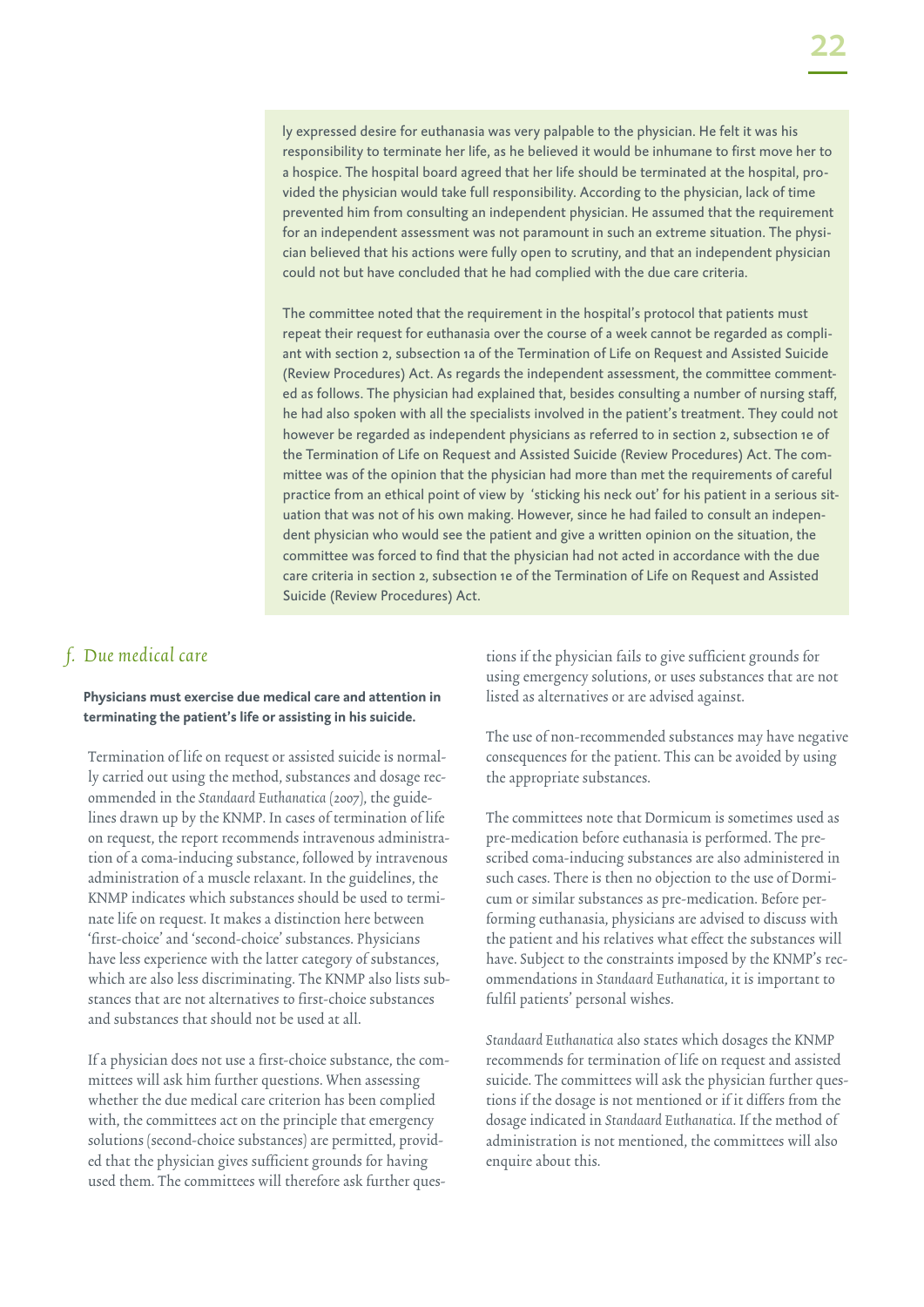There must be a guarantee that a patient is in a deep coma when the muscle relaxant is administered. The dosage of the coma-inducing substance is crucial in order to ensure that the patient cannot perceive the effects of the muscle relaxant. In cases 15 and 16 the physicians used a lower dosage than recommended in Standaard Euthanatica. In both cases they had taken advice from a pharmacist. The committee noted that it is the physician who bears responsibility for performing the life-terminating procedure with due care. In both cases it was found that the physician had not acted in accordance with the due care criteria, for owing to the low dosage used there was no guarantee that the patients were in a deep coma when the muscle relaxant was administered.

In the case of euthanasia, i.e. termination of life on request, the physician actively terminates the patient's life by administering the euthanatic to the patient intravenously. In the case of assisted suicide, the physician gives the euthanatics to the patient, who ingests it himself. The physician must remain with the patient until the patient is dead. This is because there may be complications; for example, the patient may vomit the potion back up. In that case the physician may perform euthanasia. Nor may the physician leave the patient alone with the euthanatics. This may be hazardous, including to people other than the patient. Case 18 is an example of such a situation.

### *Case 15*

**Dosage of coma-inducing substance differed from KNMP-recommended dose; depth of coma not adequately verified**

**Findings: not compliant with the due care criteria**

The patient, a woman in her 70s, was diagnosed with diabetes mellitus in 1993. The disease caused macrovascular damage. She received vascular surgery on her lower left leg on several occasions from 1995; eight years later the leg was amputated. The patient's subsequent rehabilitation went well, and for a long time she was able to walk using a prosthesis. The stump of the amputated left lower leg became so swollen and inflamed after a time, however, that no prosthesis could be worn. In early 2009 she developed nonhealing wounds on her right foot, and necrosis was identified. After a discussion with the attending specialist the patient decided she wanted no further surgical treatment. There was no prospect of the wounds healing. The woman had become a complete invalid, entirely dependent on her wheelchair – which she could not get out of without assistance – and on the care of others. She barely ate, and drank only water. She had difficulty sleeping, and as a result had become very fatigued. The patient was in severe decline due to her total dependence and the progressive reduction in her radius of action. Having always been independent, the patient was distressed at her loss of control. She felt she no longer had any quality of life. Her suffering was unbearable due largely to the deterioration in her condition, her awareness that there was no prospect of improvement and the knowledge that things could only get worse. The physician terminated her life on request by intravenous administration of 1000 mg of Pentothal (comainducer) and 20 mg of Pavulon (muscle relaxant). The committee noted that the dosage used by the physician to induce coma was not the dosage recommended in *Standaard Euthanatica*  (2007). The committee asked the physician to explain why this was the case. The physician stated that this dosage had been recommended by the patient's pharmacist, on the basis of the patient's height and weight. The physician said he had assumed that the pharmacist's advice was correct and had therefore followed it. She stated that it had since become clear to her that the dosage (1000 mg of Pentothal) she had used had been too low. She could not understand why the pharmacist had not pointed this out to her. She had sought contact with the patient's regular pharmacist because he was aware of all the medication prescribed to the patient in the months prior to her death. The physician also pointed out that the only interests she wished to serve were those of her patient. She had realised that she should keep more up-to-date on the relevant literature. She was receptive to the advice of others and said that she would discuss her experiences in connection with the present notification with her colleagues. When asked how she had determined the depth of the patient's coma,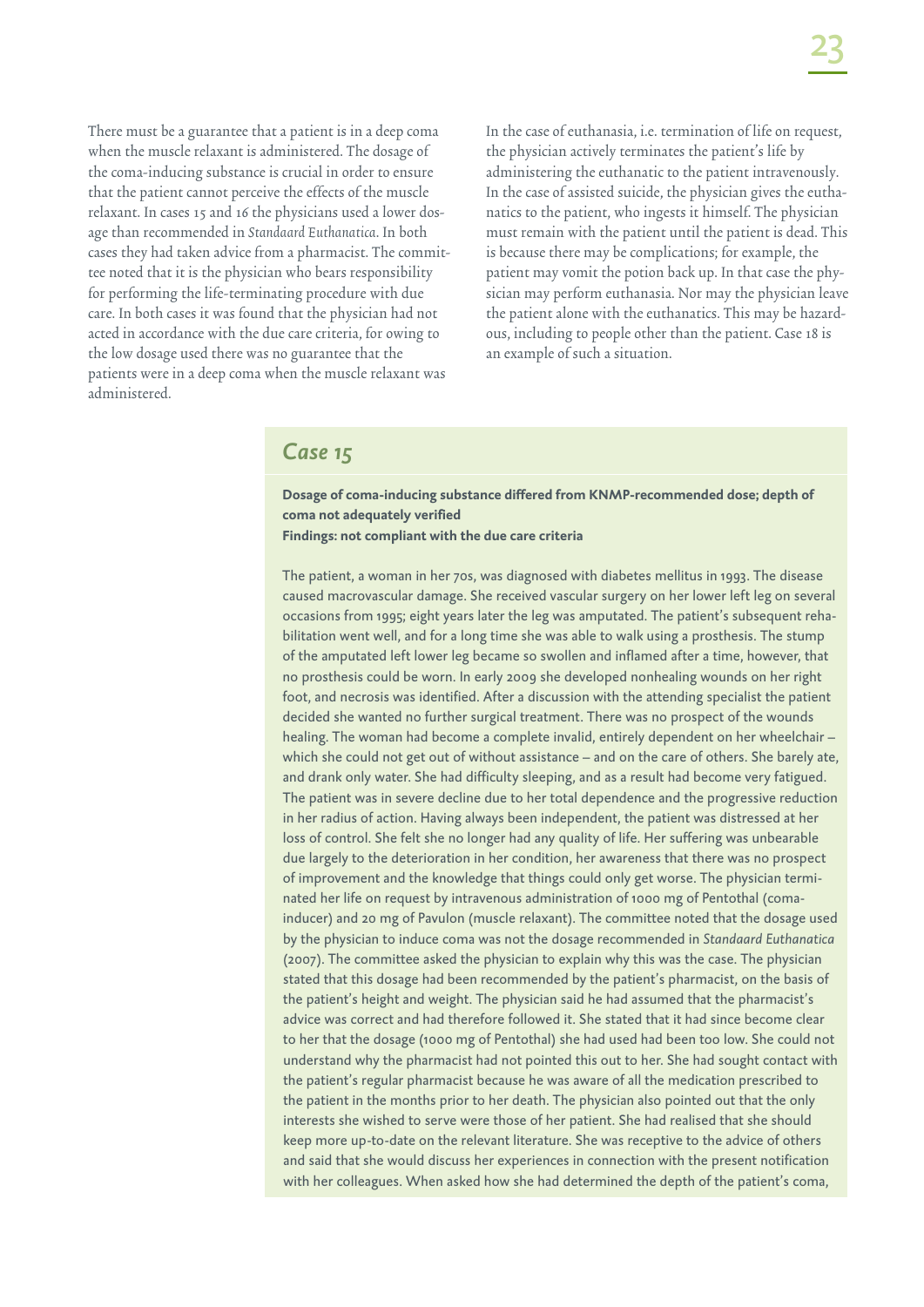the doctor replied that she had not administered a pain stimulus, but that she had examined her carefully. In discussions with colleagues, she had discovered that not all of them verify the depth of coma before administering the muscle relaxant. The committee took the following considerations into account with regard to the life-terminating procedure. In assessing the question of whether the patient's life was terminated in accordance with prevailing medical opinion, the committee in principle takes *Standaard Euthanatica* (2007) as its guide. This advises the use of 2000 mg of thiopental to induce coma; this dosage has been changed since the previous edition (2008) of the KNMP guidelines, since the dosage of 1500 mg recommended then was found in some cases to be too low. The committee endorses the principle that there must be a guarantee that patients will not wake from their coma and that they should not be able to experience the effects of the subsequently administered muscle relaxant, and therefore regards the dosage of the coma-inducing substance as vital.

The committee underlined the fact that the physician was responsible for ensuring that the patient's life was terminated with due care, even though she believed she was acting on the advice of an expert (a pharmacist, in this case). The details in the notification revealed that the physician had administered the muscle relaxant two minutes after administering the coma-inducing substance. She pronounced the patient dead 13 minutes later. The administration of Pavulon had paralysed the patient's muscles, so she was incapable of any action. If the patient had not been completely comatose at that point, she would have been unable to make this clear because of the paralysis in her muscles. Given the low dosage of Pentothal, there was a risk that the patient would not actually have been in a deep coma throughout the entire procedure. This was an even more distinct possibility, since the physician had stated that she had ascertained that the patient was in coma only by examining her, rather than by administering a pain stimulus or checking whether she still had an eyelash reflex. The committee found that the physician had not terminated the patient's life with due medical care, and had thus failed to act in accordance with the due care criteria.

#### **Case 16 (not included here)**

#### *Case 17*

#### **The physician refused to explain the dosage of euthanatics administered Findings: not compliant with the due care criteria**

The patient, a woman in her 60s, had been diagnosed with a lung carcinoma in autumn 2006. In the final months before her death her condition deteriorated rapidly. She was suffering from severe attacks of pain that could barely be alleviated, and from severe shortness of breath. The patient found this suffering unbearable, and there was no prospect of improvement. Nor was there any prospect of a cure, and the patient was not expected to live much longer. The physician terminated the patient's life at her request by administering Nesdonal (to induce coma) and Pavulon (a muscle relaxant).

Upon receipt of the notification, the committee immediately asked the physician for information as to what dosages of Nesdonal and Pavulon he had used in terminating the patient's life. Since the committee had received no response from the physician by the time the notification was discussed, the secretary telephoned the physician after the meeting to ask him about the dosages. During this telephone conversation the physician stated that the dosages had been high enough and that he did not intend to state the exact dosage. The physician member of the committee then telephoned the notifying physician and attempted to explain the reasons for the question and the possible implications of not providing the information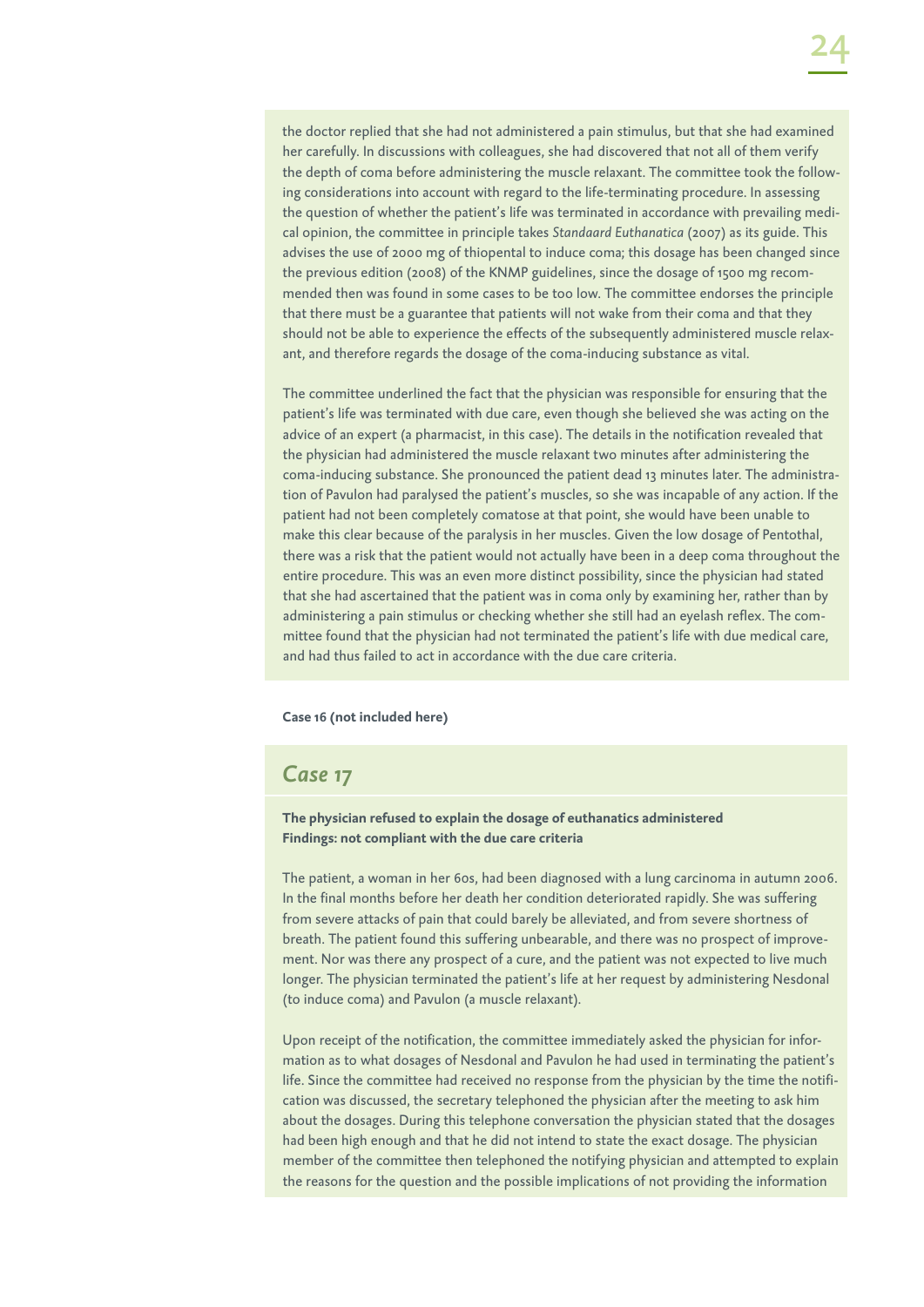requested. During this telephone conversation, too, the physician remained unclear regarding the dosages of euthanatics he had used in terminating the patient's life. A month later the physician informed the committee in a letter that he would not provide information on the exact dosages, as he believed this matter was beyond the committee's remit. The committee replied by return of post explaining its tasks and responsibilities under the Termination of Life on Request and Assisted Suicide (Review Procedures) Act, and inviting the physician to a meeting. The committee gave the physician another opportunity to respond in writing if he preferred. In response, the physician sent a letter stating his view that the quantity of medication used is irrelevant given the fact that the response depends on the patient's clinical condition and weight. In his opinion, without any insight into this situation, no conclusions could be drawn as to whether due care was taken. Assuming that this written response would suffice, he informed the committee that he would not be availing himself of the opportunity of meeting with the committee. In response, the committee sent a letter urging the physician to inform it as soon as possible of the dosages he had used and, if necessary, his reasons for deviating from the KNMP recommendations in *Standaard Euthanatica* (2007), so that the committee could assess the notification. The physician did not appear before the committee to offer an explanation as invited, and no written response had been received from the physician by the time of the next meeting. With regard to the question of whether the physician had terminated the patient's life with due medical care, the committee noted the following. The physician informed the committee that he had used Nesdonal and Pavulon in terminating the patient's life. Despite repeated requests from the committee, he failed to state what dosages he had used. The physician did not therefore furnish the committee with all the necessary information and did not allow the committee to make a wellfounded assessment of whether the patient's life had been terminated with due medical care. Due in part to this fact, the committee was unable to establish whether the physician had terminated the patient's life with due medical care, and found that the physician had not acted in accordance with the due care criteria.

## *Case 18*

#### **Assisted suicide**

**The patient ingested the euthanatics which the physician had left with him when the physician was not present**

**Findings: not compliant with the due care criteria**

In its assessment of a notification of assisted suicide, the committee found that the physician had left the euthanatics with the patient and, contrary to his agreement with the physician, the patient had ingested them when the physician was not present. The committee invited the physician to appear in person to provide further information. The physician informed the committee that he had discussed the procedure for assisted suicide with the patient on several occasions. The patient knew that the physician had to be present when he ingested the drink, in view of possible complications in the form of vomiting etc. He knew that, if complications occurred, his life could then be terminated by the intravenous administration of euthanatics by the physician. On the day of his death, the physician had visited the patient in the morning, and had inserted a venflon to use if problems should arise with the ingestion of the euthanatics. It had been agreed that termination of life would take place that afternoon. At the time appointed, the physician returned to the patient to prepare and hand over the drink containing the euthanatics. At the time, the patient's children had come to say goodbye to him. The patient then indicated that he wished to postpone the procedure, and would inform the physician when he was ready to ingest the drink. The physician left, after first discussing the entire procedure with the patient again, leaving the euthanatics with the patient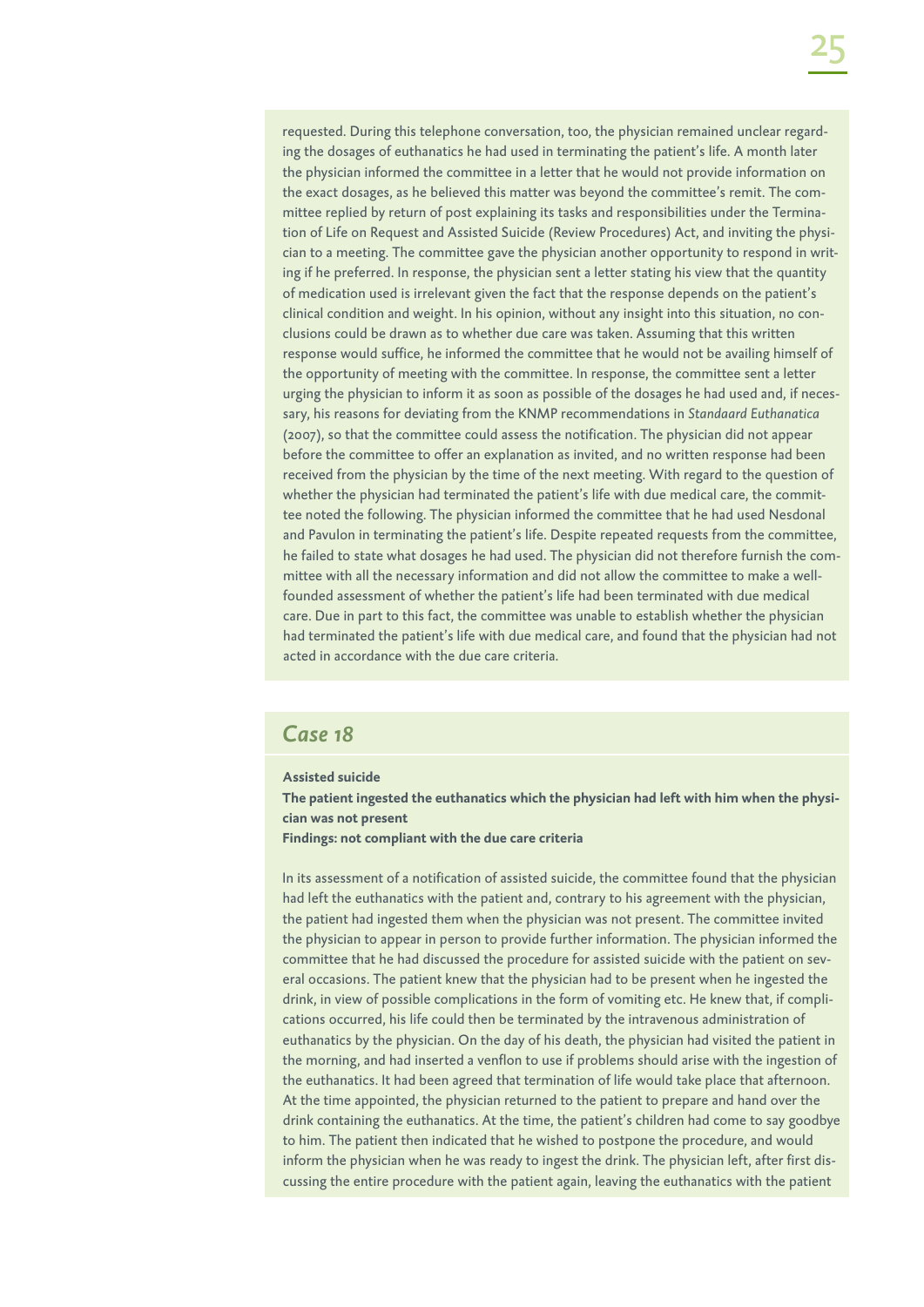in good faith. He had expressly pointed out to the patient that he must be present during the life-terminating procedure. The physician spoke to the patient on the telephone in the early evening, and the patient indicated that he wished to postpone termination of life a little longer. This phone call put the physician's mind at ease. The next morning the patient's partner called the physician's practice to inform him of his death. The physician was very surprised by the news. He had always had good contact with the patient and they had a good relationship. They had made clear arrangements, and the physician had no inkling that this might occur. The patient's partner told the physician that the patient had already ingested part of the drink containing the euthanatics around midnight. He had ingested the rest in the presence of his partner and sister. According to the patient's partner, he had died some three hours later. She did not call the physician at that point. The physician assured the committee that he would never again act as he had in this case. He would never leave euthanatics with a patient, realising that in doing so he had given this patient the opportunity to ingest it when he was not present. He stated that he had left the euthanatics with the patient in the context of their specific relationship. He had been treating the patient for this illness for several years, and they had discussed so many matters that the physician had had every confidence that they understood each other. He was of the opinion that in this case the physician/ patient relationship justified his confidence that the patient would call him when he wished to actually terminate his life. The physician had learnt that he should never leave euthanatics with a patient, no matter how much confidence he had in them.

The committee noted that, in the event of assisted suicide, according to the standards of the medical profession, the physician should hand the euthanatics to the patient, be present while the patient ingests it, and remain with the patient until he is pronounced dead. This allows the physician to take immediate action if the euthanatics fail to work in any way as expected, and also to prevent the euthanatics from being used at the wrong time, or by someone for whom they are not intended. The physician and patient must discuss the procedure for assisted suicide and the options in the event of complications beforehand. Though the physician had thoroughly discussed these matters with the patient, he had nevertheless left the euthanatics with him. The patient had ingested them by himself, contrary to his agreement with the physician, without first informing him, and at a time when the physician was not present. By leaving the euthanatics with the patient the physician had created a situation in which he no longer had any control over proceedings, and in which the patient had the opportunity to take the euthanatics without the physician being present, with all the attendant risks. Given this fact, the committee found that the physician had not acted with due medical care in assisting the patient's suicide. It did however note that it did not doubt the physician's integrity in any way. The committee found that the physician had not acted in accordance with the due care criteria.

**Case 19 (not included here)**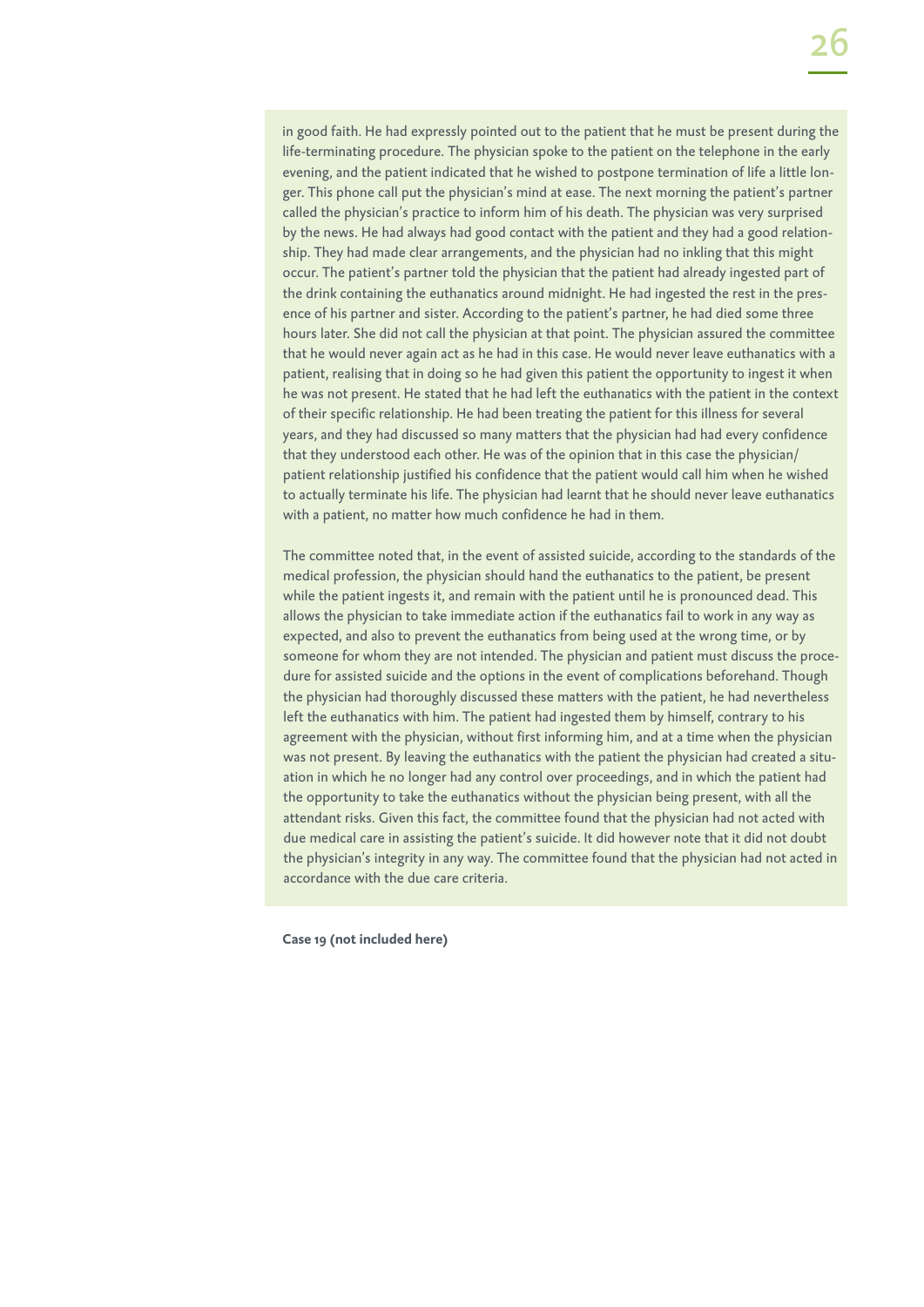## Chapter III **Committee activities**

## *Statutory framework*

Termination of life on request and assisted suicide are criminal offences in the Netherlands (under Articles 293 and 294 of the Criminal Code). The only exception is when the procedure is performed by a physician who has fulfilled the statutory due care criteria and has notified the municipal pathologist. If the physician satisfies both conditions, the procedure he has performed is not treated as a criminal offence. The aforementioned articles of the Criminal Code identify them as specific grounds for exemption from criminal liability.

The due care criteria are set out in the Termination of Life on Request and Assisted Suicide (Review Procedures) Act, and the physician's duty to notify the municipal pathologist is dealt with in the Burial and Cremation Act. The Act also states that it is the task of the regional euthanasia review committees to determine, in the light of the physician's report and other documents accompanying the notification, whether a physician who has terminated a patient's life on request or assisted in his suicide has fulfilled the due care criteria referred to in Section 2 of the Act.

Termination of life on request means that the physician administers the euthanatics to the patient. Assisted suicide means that the physician supplies the euthanatics to the patient, who ingests them himself.

## *Role of the committees*

When a physician has terminated the life of a patient on request, or assisted in his suicide, he notifies the municipal pathologist. When doing so, he submits a detailed report showing that he has complied with the due care criteria.<sup>2</sup> The pathologist performs an external examination and ascertains how the patient died and what substances were used to terminate his life. He then establishes whether the physician's report is complete. The report by the independent physician and, if applicable, an advance directive drawn up by the deceased are added to the file.

The pathologist notifies the committee, submitting all the required documents and any other relevant documents provided by the physician, such as the patient's medical file and letters from specialists. Once the committee has received the documents, both the pathologist and the physician are sent an acknowledgement of receipt.

The committees decide whether the physician has acted in accordance with the statutory due care criteria. If a committee has any questions following a notification, the physician in question will be informed. Physicians are often asked to respond in writing to additional questions. The committees sometimes contact physicians by telephone if they need extra information. If the information thus provided by the physician is insufficient, he may then be invited to provide further information in person. This gives him an opportunity to explain in more detail what took place in this particular case.

The physician is notified within six weeks of the committee's findings. This period may be extended once, for instance if the committee has asked further questions.

In view of the fact that the capacity at the committee secretariats has not kept pace with the increase in the number of notifications, in the period under review it was unfortunately not possible to meet the six week deadline in all cases.

The committees issue their findings on the notifications they assess. In almost every case they conclude that the physician has acted in accordance with the statutory due care criteria. In such cases, only the notifying physician is informed.

If the committee is of the opinion that the physician has not acted in accordance with the due care criteria, it will send its proposed findings to all members and deputy members of its own and other committees for their advice and comments. This helps ensure harmonisation and consistency of assessment.

<sup>2</sup> A standard report form is available as an aid in drawing up the report. It can be filled in as it stands or used as a guide, and can be found at www.euthanasiecommissie.nl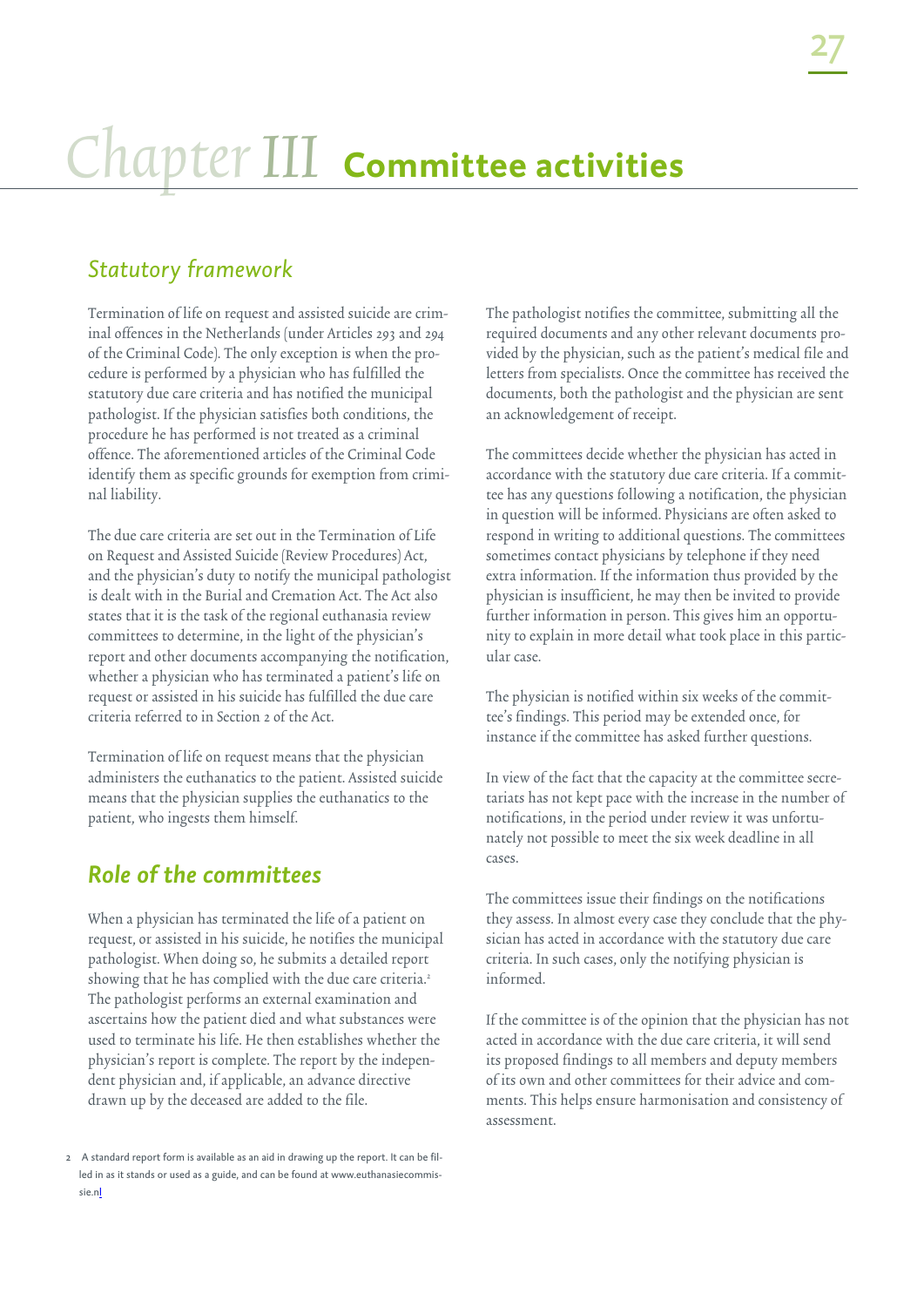In 2009, nine physicians were found not to have acted in accordance with the criteria. In such cases, the findings are not only sent to the notifying physician, but are also referred to the Board of Procurators General and the Healthcare Inspectorate. The Board decides whether or not the physician in question should be prosecuted. The Inspectorate decides in the light of its own tasks and responsibilities whether any further action should be taken. This may range from interviewing the physician to disciplinary action. The committees hold consultations with the Board and the Inspectorate every year.

There are five regional euthanasia review committees. The place of death determines which committee is competent to review the case in question. Each committee comprises three members: a lawyer, who is also the chair, a physician and an ethicist. They each have an alternate. Each committee also has a secretary, who is also a lawyer, with an advisory vote at committee meetings. The committees act as committees of experts. The secretariats are responsible for assisting the committees in their work. For organisational purposes the secretariats form part of the Central Information Unit on Healthcare Professions (CIBG) in The Hague, which is an executive organisation of the Ministry of Health, Welfare and Sport. The secretariats have offices in Groningen, Arnhem and The Hague, and the committees meet there every month.

The committees help the Euthanasia in the Netherlands Support and Assessment Programme (SCEN) train physicians to perform independent assessments.

The committees see all the reports by the independent physicians consulted by the notifying physicians, and they alone have an overall picture of the quality of these reports. The quality of reporting needs to be constantly monitored. The committees' general findings are forwarded to SCEN each year.

Committee members also give presentations to municipal health services, associations of general practitioners, hospitals, foreign delegations and so on, using examples from practice to provide information on applicable procedures and the due care criteria.